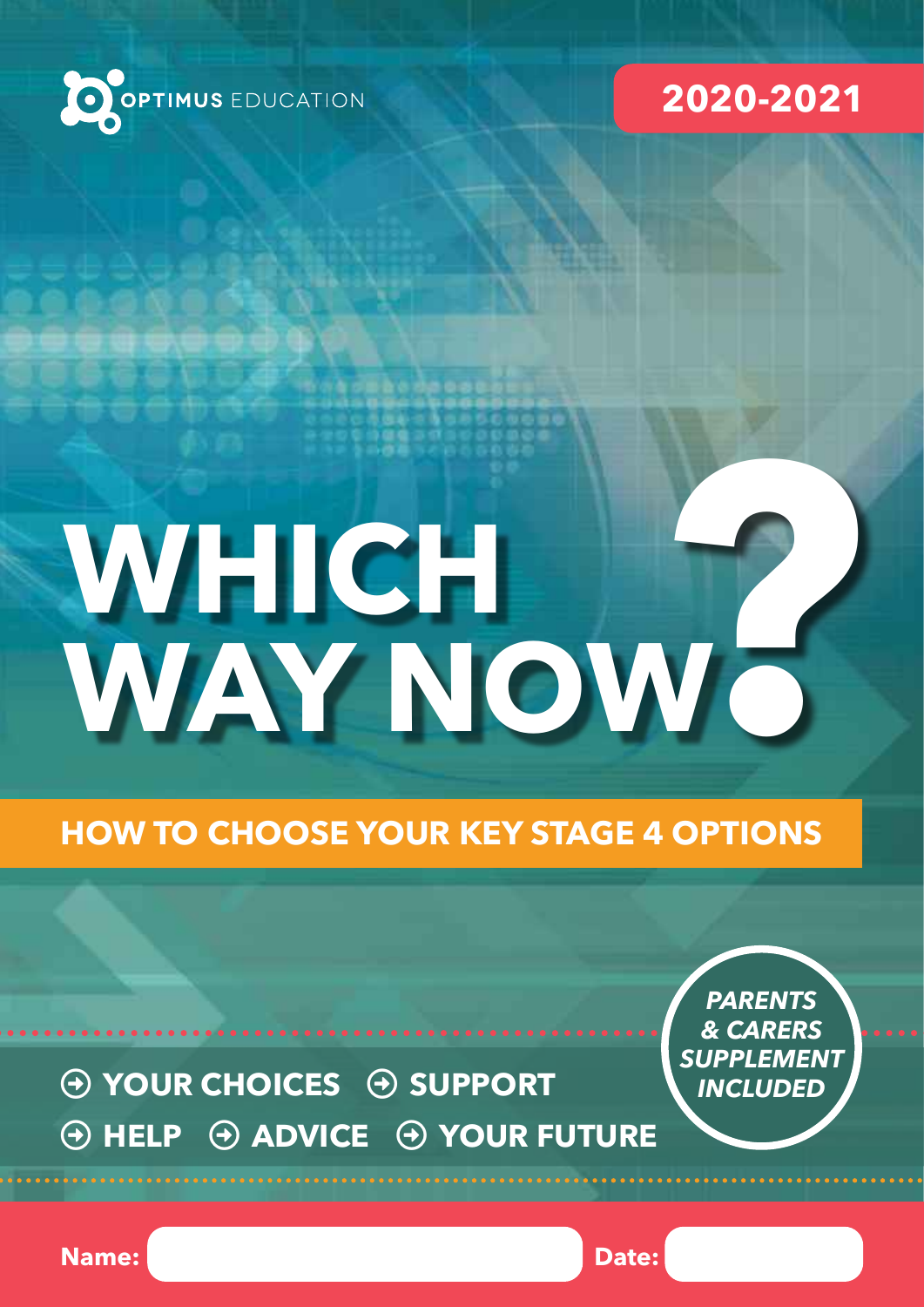# **Contents**

# **Getting Started**

| Who can help you     |           |
|----------------------|-----------|
| Your local choices   | $6 - 7$   |
| Put yourself first   |           |
| Take the right steps | $10 - 11$ |
|                      |           |

# **Choosing the right options**

| Who can help you<br>Your local choices                    |  |
|-----------------------------------------------------------|--|
|                                                           |  |
| Put yourself first                                        |  |
| Take the right steps                                      |  |
| <b>Choosing the right options</b>                         |  |
| Qualifications                                            |  |
| Finding good information sources                          |  |
| Taking control of your decisions                          |  |
| Deciding what to do                                       |  |
| Thinking ahead                                            |  |
| Your action plan                                          |  |
|                                                           |  |
|                                                           |  |
|                                                           |  |
| <b>Parents &amp; Carers</b><br><b>Supplement Included</b> |  |
|                                                           |  |
| See centre pages                                          |  |

# **Confirming your choices**

| Frequently asked questions |  |
|----------------------------|--|
| Your action plan           |  |

# **Parents & Carers Supplement Included**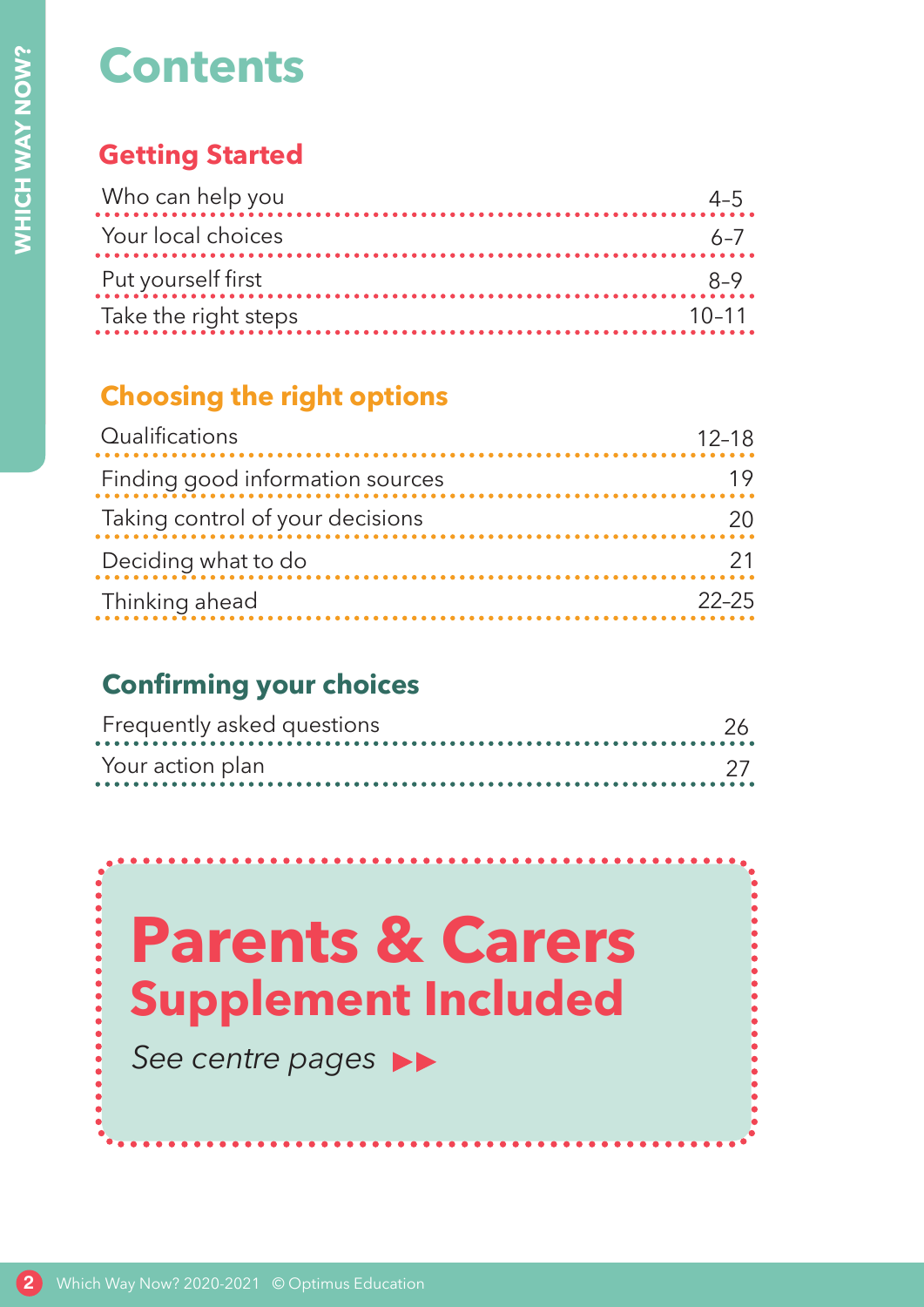# **Introduction**

### **Congratulations! You've reached the next stage of your education journey and it's time to choose your key stage 4 options.**

You probably feel as though you have only just got used to life at secondary school and now someone is asking you to choose your key stage 4 options. How will you choose what subjects to study? How will you decide which courses are right for you?

Don't panic. **Which Way Now?** is full of information, ideas and action points to help you choose well. To get the most from it, use it as a workbook. Start at the beginning and work through it from cover to cover.

# **DON'T FORGET...**

## **Education and training are vital to your future success**

The number of jobs for poorly qualified, unskilled people is shrinking quickly. You need knowledge, skills and qualifications if you want to get on in life. And that means continuing your education or training.



 $\bullet$ 

 $\bullet$  $\bullet$  $\bullet$  $\bullet$  $\bullet$  $\bullet$  $\bullet$ 

Ŏ

 $\bullet$  $\bullet$  $\bullet$  $\bullet$  $\bullet$  $\bullet$  $\bullet$  $\bullet$  $\bullet$  $\bullet$  $\bullet$  $\bullet$ ò

٠

 $\bullet$  $\bullet$  $\bullet$  $\bullet$  $\bullet$  $\bullet$  $\bullet$  $\bullet$  $\bullet$  $\bullet$  $\bullet$  $\bullet$  $\bullet$ 

 $\bullet$ 

 $\bullet$ 

 $\bullet$ 

# **The law has changed**

Your education and training will continue until you are 18, helping you to gain the knowledge, skills and qualifications you need to get a job you enjoy in the future. Your key stage 4 option choices are important, but you don't have to have a career in mind at this stage. Concentrate on choosing options that suit your abilities and interests and that give you plenty of choice post 16. If you already have a good idea about a career, make sure that you ask your careers adviser about how your option choices might affect your plans.

## **Involve your parents**

 $\bullet$ 

 $\bullet$  $\bullet$ 

Your parents or carers want the best for you, but things have changed a lot since they went to school. Help them to understand what you are doing and how they can help you. Show them the parents and carers pages in the centre of this booklet.

# **There's help at hand**



 $\bullet$ 

ò

 $\blacksquare$ 

Careers lessons. Careers information. Options events. Course tasters. Progress reviews. Online prospectuses. Form tutor. Options coordinator. Subject teachers. Careers advisers. Employers who visit your school. They are all there to help you with your decision-making. Make the most of them so that you choose options that work for you.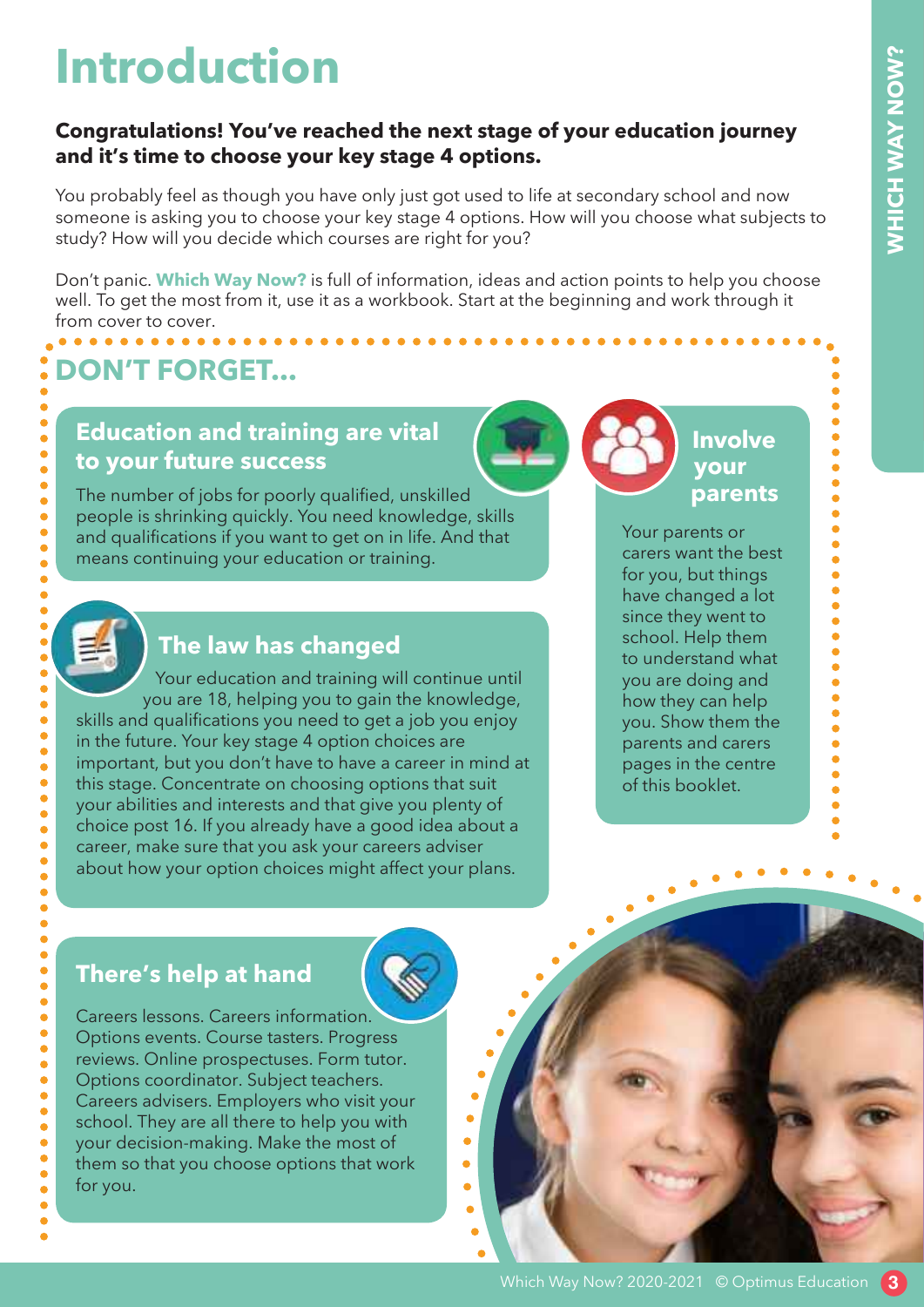# **Who can help you?**

**Everyone needs a bit of help with decision-making. Make sure you get all the help and support you need – your option choices are too important to leave to chance!**

## **Who knows you really well?**

Talk to your parents or carers, your form tutor and subject teachers. Speak to the people who are helping you with other parts of your life – like friends, mentors, coaches and learning support staff. They want the best for you. They will tell you if they think that an option will suit you and explain why. They will also help you to explore and think about the alternatives.

## **Who knows what you need to know?**

Don't let teaching methods, workload and assessment come as a surprise. Find out what an option is really like, where it leads and how it could help you in the future. Check that it suits your abilities and interests. Read all the information you get. Go to options events. Sign up for taster activities and visits. Talk to the people running the courses and the students doing them.

Get as much information and

 $\bullet$  $\bullet$  $\bullet$  $\bullet$ 

 $\bullet$  $\bullet$ 

support as you can so you choose well. If you have no particular career in mind, look for options that will give you plenty of choice post 16. If you have a firm career idea, research it and choose your options accordingly.



# **Who can give you expert help if you're confused?**

Start by speaking to your school's careers leader, your options coordinator or a careers adviser. They know a lot about what each option involves. They can tell you how it could help you in the future and where to get more information and help. Your school must provide you with access to impartial, independent careers guidance if you need it to help you to choose wisely.

If you want to speak to someone outside school, you can get confidential and practical help through the National Careers Service's helpline on **0800 100 900.** It is open from 8am to 10pm seven days a week.

# **How can the internet help you?**

Use the websites your teachers recommend and the ones signposted in **Which Way Now?** Bookmark and browse the 'Job Profiles' pages on

**https://nationalcareersservice.direct.gov.uk.** These have information about jobs and the job market.

You can also use social media and online communities to find information and share ideas. Make sure that you follow safety guidelines and remember that you need people with expert knowledge to give you advice. Remember too that what worked for someone else may not work for you. If in doubt, ask your school's careers adviser for help.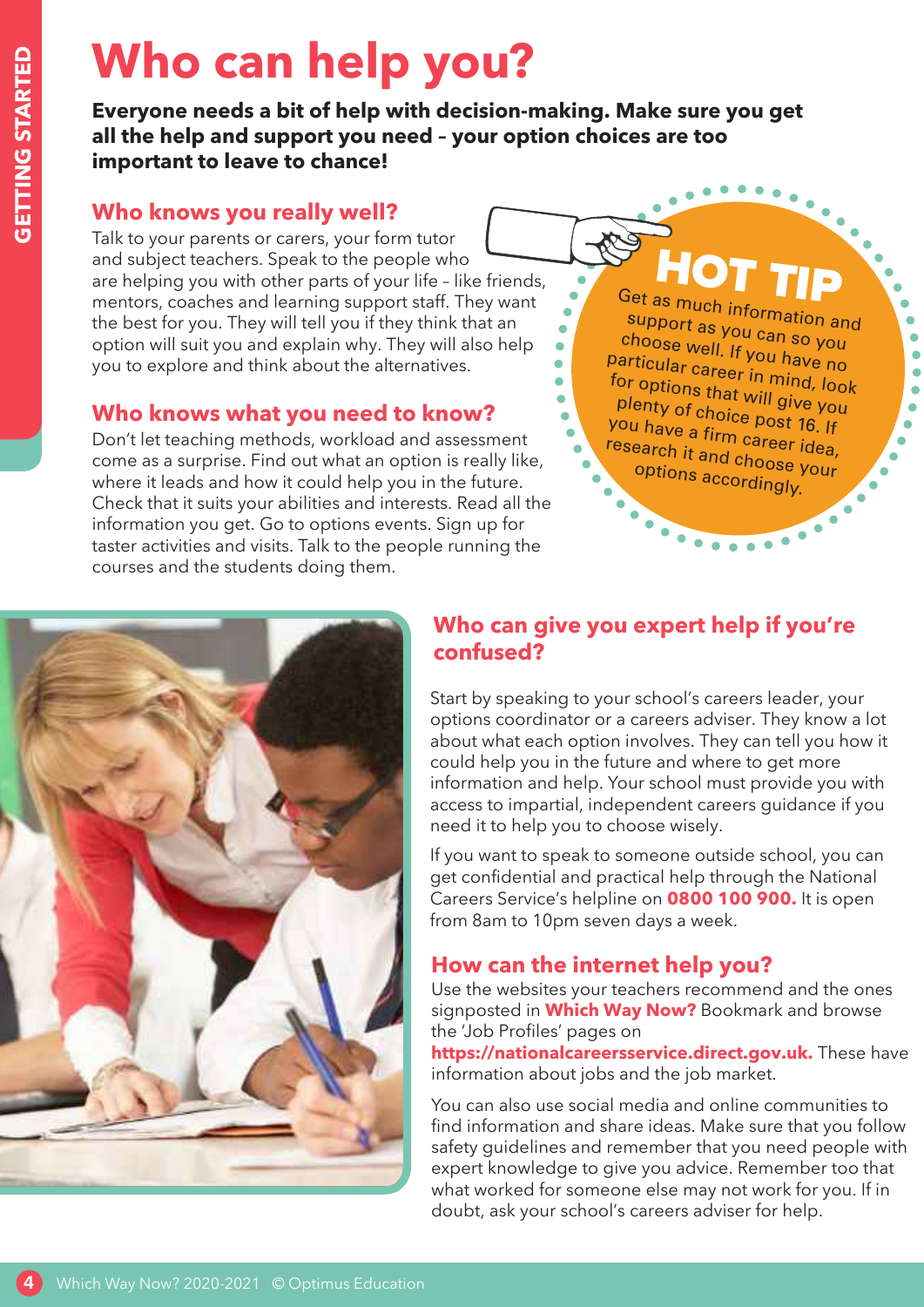# **ACTION POINT**

**PLAN HOW TO GET HELP AND SUPPORT**

**.......** 

**.** . . . . . . . . . . . . .

...

**......** 

. . . . . . . . . . . . . . . .

1

#### **What kind of help do you need?**

 $\bullet$  $\bullet$  $\ddot{\bullet}$ 

 $\bullet$  $\bullet$  $\bullet$ 

> $\bullet$  $\bullet$  $\bullet$ ö ò

> > ó Ċ

> > > $\bullet$

-----------

#### **What is the name of your careers leader?**

**Who can you ask for this help?**

**What is the name of your options coordinator?**

**Where can you go to get this help?**

**Is there a careers adviser that you can speak to? If so, what is their name and when are they in school?**

# **JESSE SAYS...**

#### **...unsure about your future?**

*I didn't have any career plans in year 9. After talking to my subject teachers and the options coordinator, I chose GCSEs in subjects I liked and was doing well in. At the end of year 11, I still didn't know what job I wanted to do. The careers adviser said that if I wanted to keep my options open, I should study A Levels in the GCSE subjects I liked best and was good at. That's what I did. I took mathematics, further mathematics and physics and I'm hoping to start a mechanical engineering degree next year.*

# **HOT**

Write some questions or make a list of things you want to find out in careers lessons, at options an<sup>d</sup> careers events and from the internet so that you get the information you need.

 $\bullet\bullet\bullet\bullet\bullet$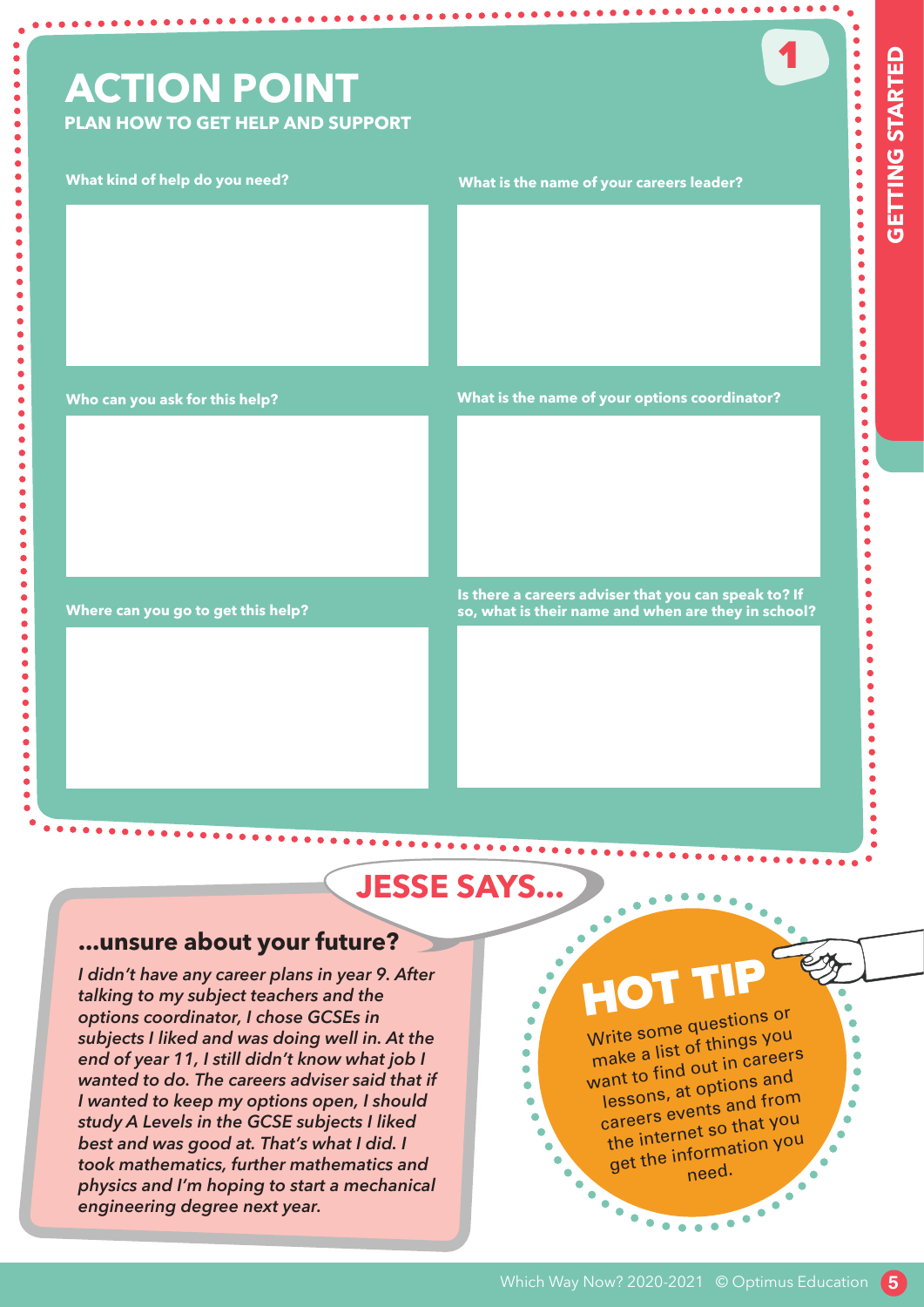# **6GETTING STARTED GETTING STARTED**

# **Your local choices**

No two schools are the same, so every school offers something different at key stage 4. . . . . . . . . . . . . .

# **What subjects are compulsory?**

You can do very little in life without a good grasp of English, mathematics and science so everybody studies these subjects. You will also do courses and activities that help prepare you for later life – subjects like PE and PSHE for example.

#### **Many schools make other subjects like computing or a modern foreign language compulsory too, so read your options information very carefully.**

# **What can I choose to study?**

Your school will tell you about the subjects you can choose. It will also tell you about any other local options that might suit you. These could include moving to study at:

- A University technical college which specialises in subjects like engineering and construction - and teaches these subjects along with business skills and using IT. You would study academic subjects as well as practical subjects leading to technical qualifications. The curriculum is designed by universities and employers, who also provide work experience for students.
- A Studio school which is usually a small school (usually with around 300 students) that teaches qualifications through project-based learning. This means working in realistic situations as well as learning academic subjects. Students work with local employers and a personal coach, and follow a curriculum designed to give them the skills and qualifications they need in work, or to take up further education.

# **Do your research**

When you know exactly what your options are, you can research those that interest you. Use our checklist to make sure you don't forget anything.

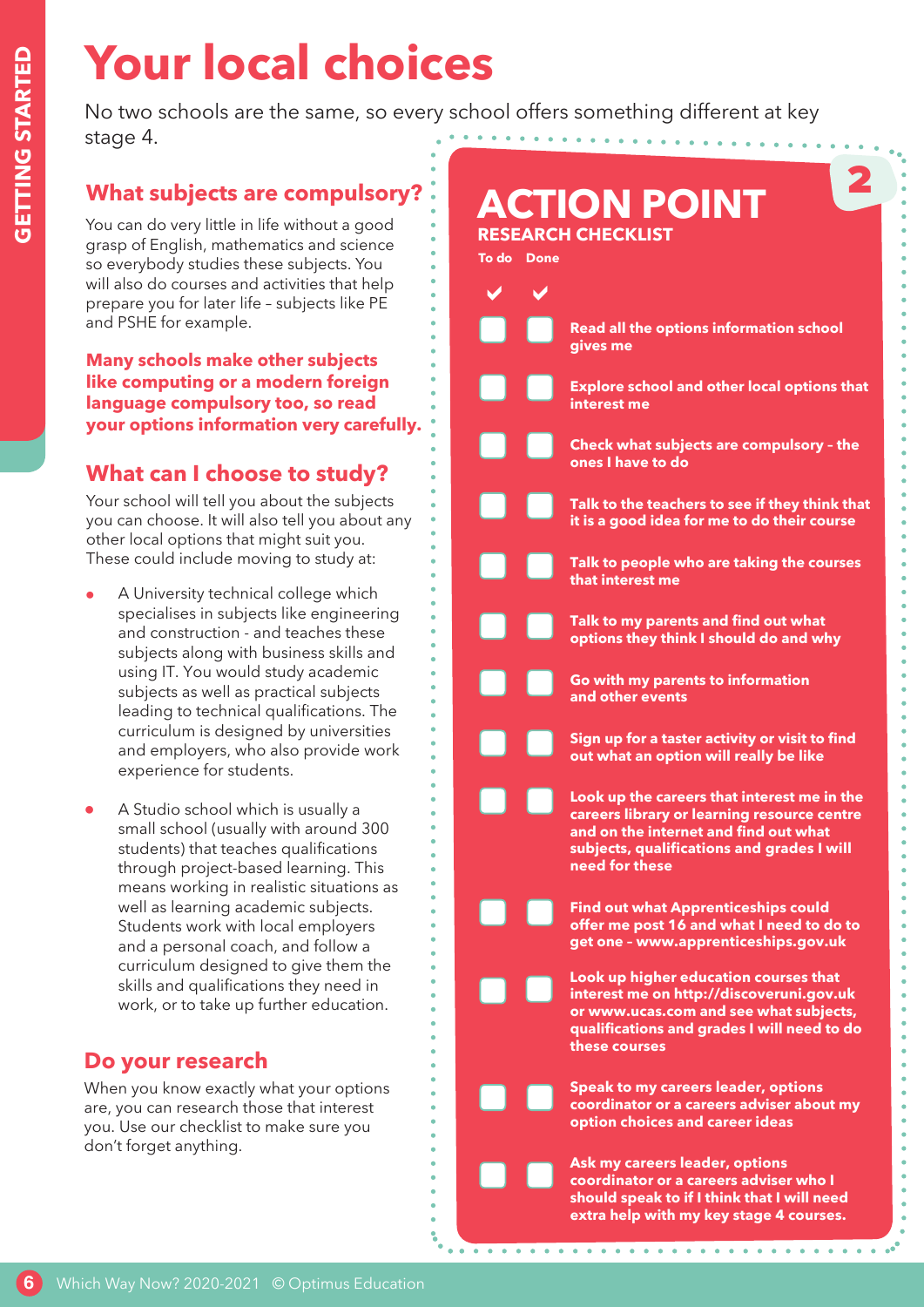3

## **What if I want to change direction later on?**

Once you have started your key stage 4 courses, it is unlikely that you will be able to change them. But whatever options you choose, you will be able to change direction at the end of year 11. Remember though that all choices have consequences. Your key stage 4 choices could affect what you can do later on. So don't close off options. Choose subjects that will give you the widest possible choice post 16 (see pages 22 to 25). Use the information in **Which Way Now?** and the information and support you get at school to help you think about the possible consequences of your choices. Pay particular attention to:

- how well an option fits your abilities and interests
- where an option leads what you can and can't do next
- if an option will help you meet the entry requirements for higher level courses and jobs that interest you.

#### ...research your options carefully

**ALEX SAYS...**

I wanted to make sure I chose subjects that I would enjoy and that would help me in the future. I talked to my parents and my careers leader and had a chat with people doing some of the courses that interested me. They all said go for a broad range of subjects and do the ones you like and are good at as it will give you plenty of choice post 16. I chose my three favourite subjects: French, history and drama. I'm enjoying them all but I was surprised – drama involves a lot more work than I had expected. I'll spend more time researching course details, especially workload, when I'm choosing my post-16 options.

## **ACTION POINT THINKING ABOUT CONSEQUENCES**

**If I could do anything I want at the end of year 11, I would:(tick as many as you want)**

**Study full time so I can do a higher education course**

**Study full time so I can get a job**

**Get an Apprenticeship and train for a specific career**



**Work for myself and study part time**

**Do some voluntary work and study part time**

**Prepare for supported employment and/or independent living**

**Now think about how the key stage 4 options that interest you might help you to get where you want to be and then fill in this table.**

| <b>Option</b> | Lets me do | <b>Stops me from doing</b> |
|---------------|------------|----------------------------|
|               |            |                            |
|               |            |                            |
|               |            |                            |
|               |            |                            |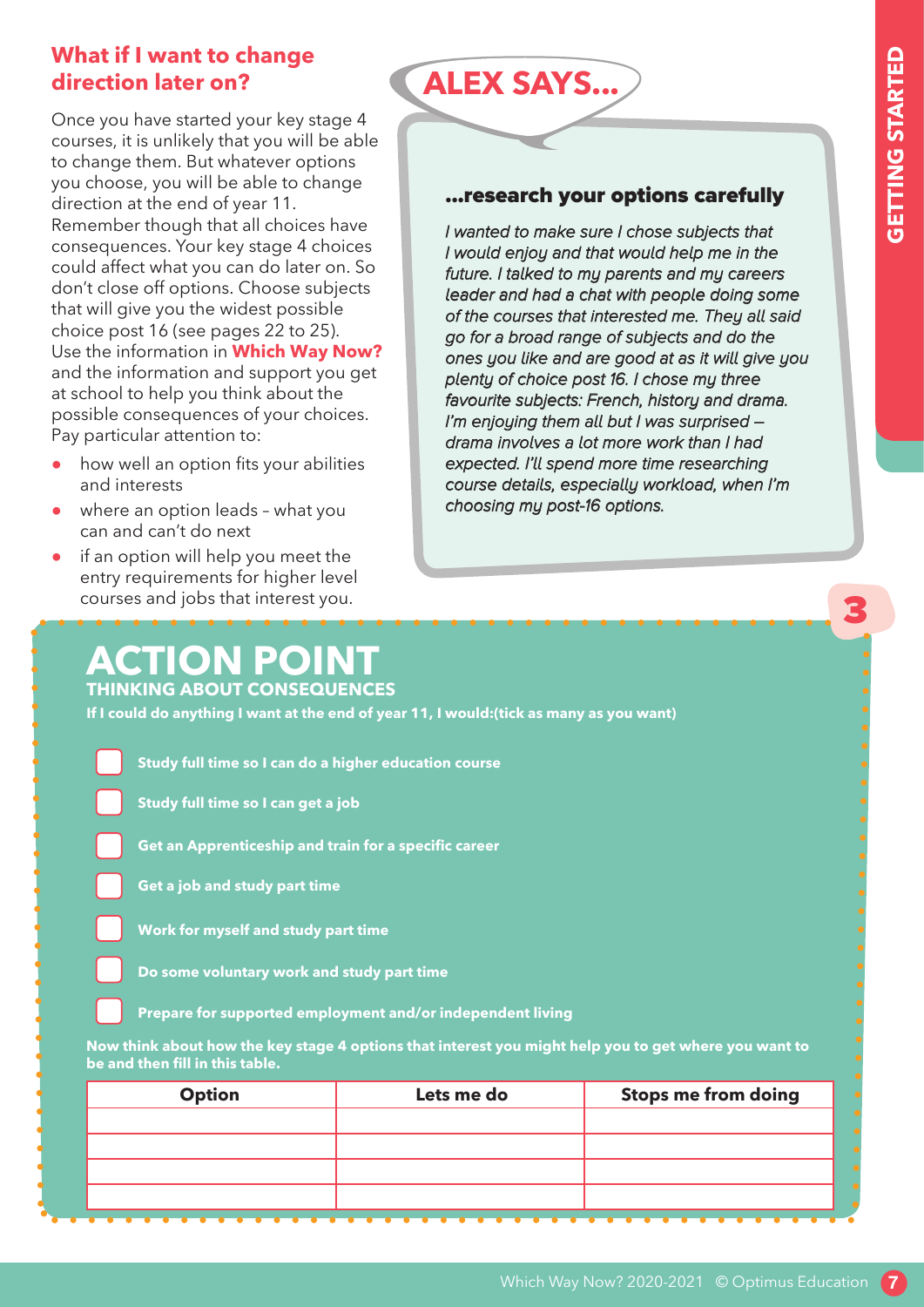$\bullet$ 

...

 $\ddot{\bullet}$  $\bullet$  $\bullet$  $\bullet$  $\bullet$  $\bullet$ 

 $\bullet$ 

# **Put yourself first**

It is important to choose options that interest and motivate you.

What interests you? What makes you work hard?

**Do our quiz to find out.**

# **ACTION POINT**

#### **TICK ANYTHING YOU ENJOY DOING OR THINK THAT YOU WOULD ENJOY DOING**

| Building things                   |  | Findir |
|-----------------------------------|--|--------|
| Being active and working outdoors |  | Doing  |
| Making and fixing things          |  | Resea  |
| Using tools and machines          |  | Desig  |
| Solving problems                  |  | Doinc  |
|                                   |  |        |

| Finding out how things work   |  |
|-------------------------------|--|
| Doing experiments             |  |
| Researching and testing ideas |  |
| Designing a new computer game |  |
| Doing calculations            |  |

Futura

4

# B E E

| Designing and displaying things |  |
|---------------------------------|--|
| Being on television             |  |
| Writing a book                  |  |
| Playing in a band               |  |
| Doing a makeover                |  |
|                                 |  |

| Organising parties and social events |  |
|--------------------------------------|--|
| Buying and selling things            |  |
| Running a business                   |  |
| <b>Entering competitions</b>         |  |
| Campaigning for change               |  |
|                                      |  |

| Helping people            |  |
|---------------------------|--|
| Sorting out arguments     |  |
| Showing people what to do |  |
| Looking after people      |  |
| Doing voluntary work      |  |
|                           |  |

| Making plans and lists   |  |
|--------------------------|--|
| Talking to people        |  |
| Organising digital files |  |
| Working to deadlines     |  |
| Managing money           |  |
|                          |  |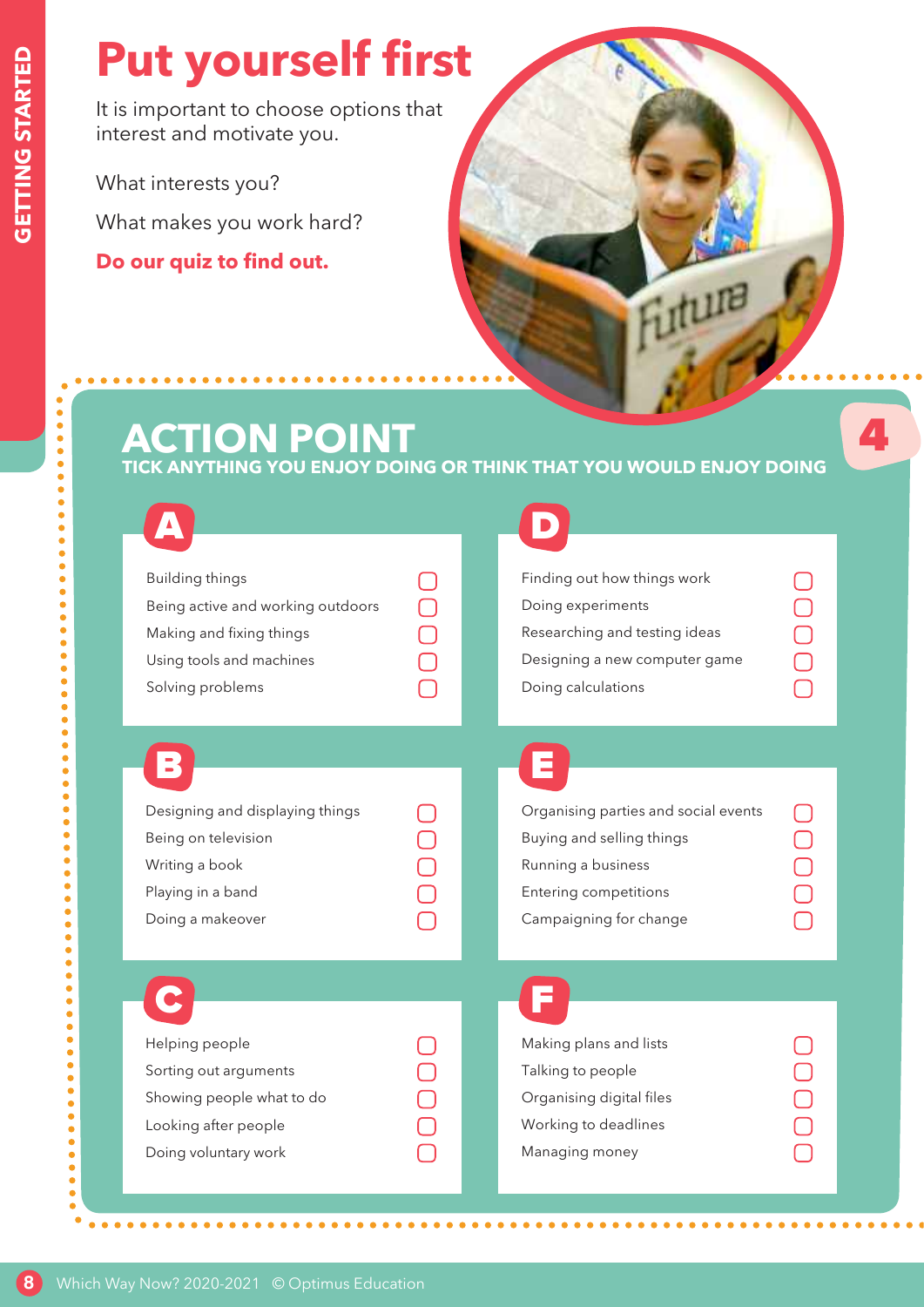$\bullet$  $\bullet$ 

 $\bullet$   $\bullet$   $\bullet$  $\ddot{\bullet}$  $\bullet$  $\bullet$  $\ddot{\bullet}$  $\bullet$  $\ddot{\bullet}$  $\bullet$  $\bullet$  $\bullet$  $\bullet$  $\bullet$  $\bullet$  $\bullet$  $\bullet$  $\bullet$  $\bullet$  $\bullet$  $\bullet$  $\bullet$  $\bullet$  $\bullet$  $\bullet$ 

 $\bullet$  $\bullet$  $\bullet$  $\bullet$  $\bullet$  $\bullet$  $\bullet$  $\bullet$  $\bullet$  $\bullet$  $\bullet$ 

----------------

 $\bullet$  $\bullet$ 

# **Check out your scores**

How many ticks did you get in each section? Write your scores in the boxes below. Most people have more than one interest so pay attention to any score of three or over.

**....................** 



# A **Mostly As**

**You seem to like practical work. Look for options where you can use your practical skills, do something active and work on different types of project.**

#### **Subject ideas:**

**Design and technology, engineering, food preparation and nutrition, manufacturing, physical education.**

# B **Mostly Bs**

**You sound creative. Look for options where you can express yourself and work on new ideas.**

#### **Subject ideas:**

**Art and design, dance, drama, media studies, music, performing arts, photography, textiles.**

#### **Mostly Cs**

C

**You seem to be a sociable person. Look for options where you can find out more about people and how society works.**

#### **Subject ideas:**

**Citizenship studies, geography, health and social care, history, languages (modern or ancient), religious studies, retail.**

# D

#### **Mostly Ds**

**It seems that you like investigating things. Look for options where you can use your number and thinking skills to find out more about why things are the way they are.**

#### **Subject ideas:**

**Biology, chemistry, environmental science, geography, history, mathematics, physics, statistics.**

# E **Mostly Es**

**You sound like an enterprising person. Look for options where you can use your energy, communication, number and thinking skills to test your ideas about how to improve the world**

#### **Subject ideas:**

**Business, citizenship studies, computer science, economics, modern foreign languages, psychology, retail.**

# F **Mostly Fs**

**Being well organised seems important to you. Look for options where you can use your planning, communication and technology skills to find out more about the systems and structures that keep the world working properly.**

#### **Subject ideas:**

**Business, computer science, economics, history, hospitality, law, travel and tourism.**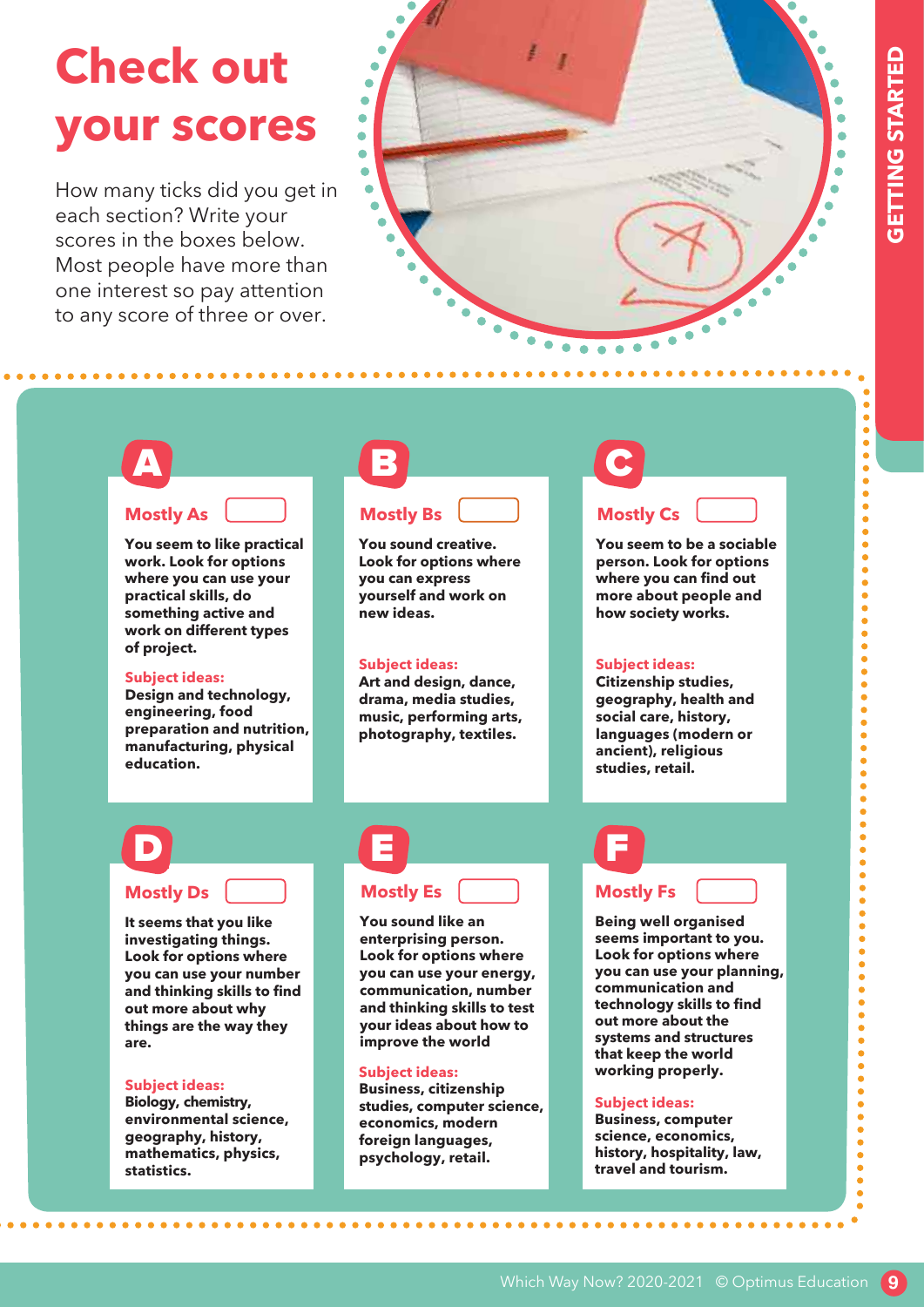$\bullet$  $\bullet$  $\bullet$  $\bullet$  $\bullet$  $\bullet$  $\bullet$  $\bullet$  $\bullet$ 

 $\bullet$  $\bullet$  $\bullet$  $\bullet$  $\bullet$ 

# **Take the first steps**

Choosing well means thinking hard about:

- what you are like
- how different subjects might help you in the future
- the questions you should ask about the subjects you have to do (compulsory subjects) and the options that interest you.

# **ACTION POINT**

**TICK ANYTHING YOU ENJOY DOING OR THINK THAT YOU WOULD ENJOY DOING Me**

| l am          | I learn best by       |  |
|---------------|-----------------------|--|
| practical     | seeing and reading    |  |
| creative      | listening and talking |  |
| sociable      | touching and doing    |  |
| investigative | doing projects        |  |
| enterprising  | doing tests           |  |
| organised     |                       |  |

# **My Options**

| Subjects I have to do: |  |
|------------------------|--|
|                        |  |
|                        |  |
|                        |  |
|                        |  |
|                        |  |
|                        |  |
|                        |  |
|                        |  |

| Subjects I don't like and why: |
|--------------------------------|
|                                |
|                                |
|                                |
|                                |
|                                |
|                                |
|                                |
|                                |
|                                |

| <b>Subjects I like and why:</b>       |
|---------------------------------------|
|                                       |
|                                       |
|                                       |
|                                       |
|                                       |
|                                       |
|                                       |
|                                       |
|                                       |
|                                       |
| New subjects I'd like to try and why: |

5

. . . . . . . . . .

 $\begin{array}{ccccccccccccccccc} \bullet & \bullet & \bullet & \bullet & \bullet & \bullet & \bullet \end{array}$ 

.........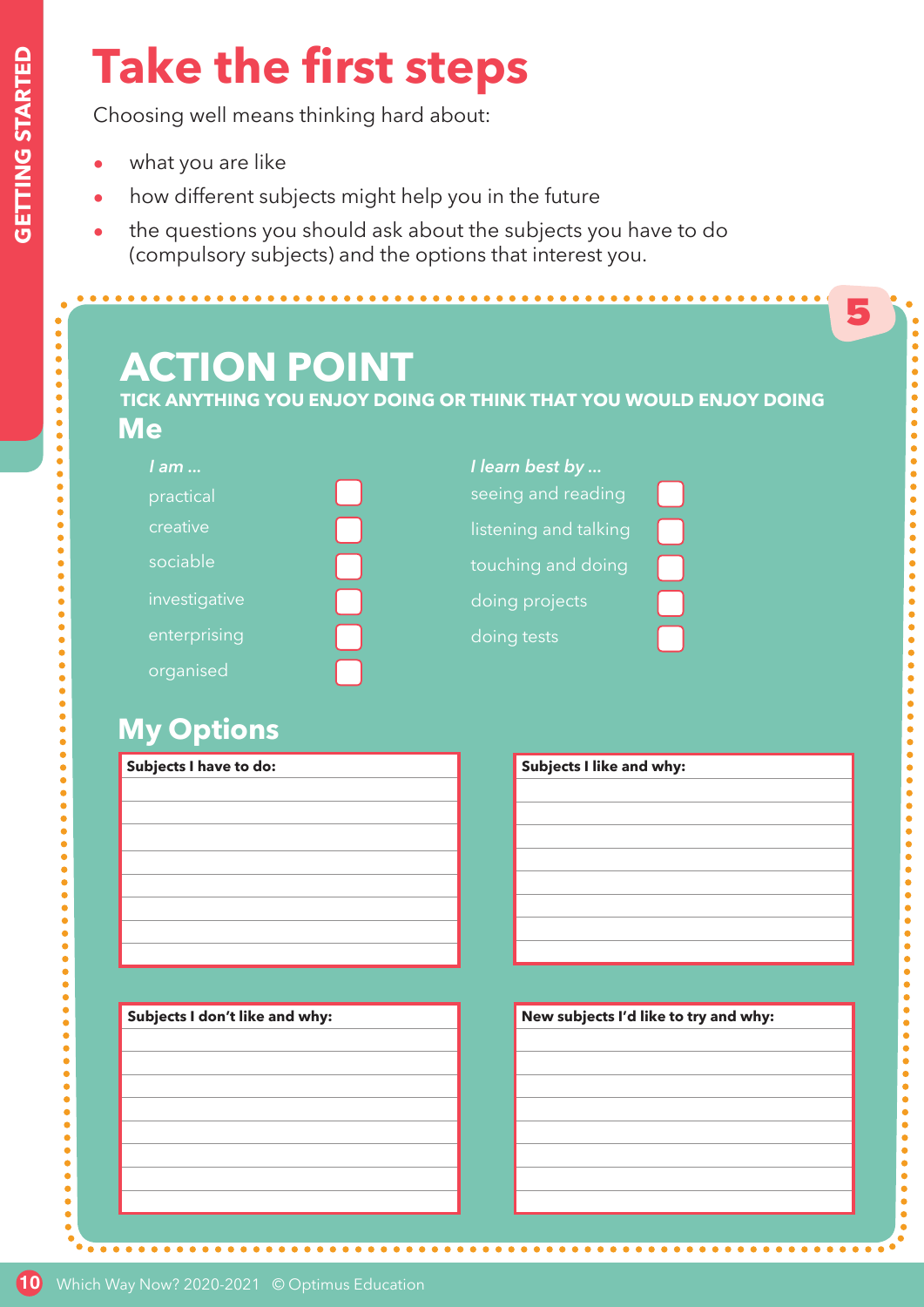# **ACTION POINT**

5

**CONTINUED...**

# **My Future**

#### **Career ideas and interests:**

**Subjects I need for my career ideas:**

**Subjects that will give me plenty of post-16 choices:**

# **My Questions**

**Things I want to find out before I make my career choice:**

## **...think ahead**

*I love animals and want to work with them. Lots of people want to do this so I know it's going to be really competitive. I knew I had to find out exactly what subjects and qualifications I needed before I chose my key stage 4 options. I did a lot of online research and talked to the careers adviser at school. I'm glad I did. I found out that for most animal care jobs you need to be physically fit and have experience of working with animals as well as having good qualifications. I'm in year 10 now and studying for my GCSEs. I'm also volunteering at a local animal rescue centre. I go swimming regularly and do a weekly dance class to keep myself fit. I'm determined to get my dream job!*

**SANDY** 

**SAYS...**

# HOT TIP

.....

Remember that you don't have to have a career in mind when choosing your options – you just need to choose a broad range of subjects that will give you plenty of choice post 16.

 $\blacksquare$  $\blacksquare$ ä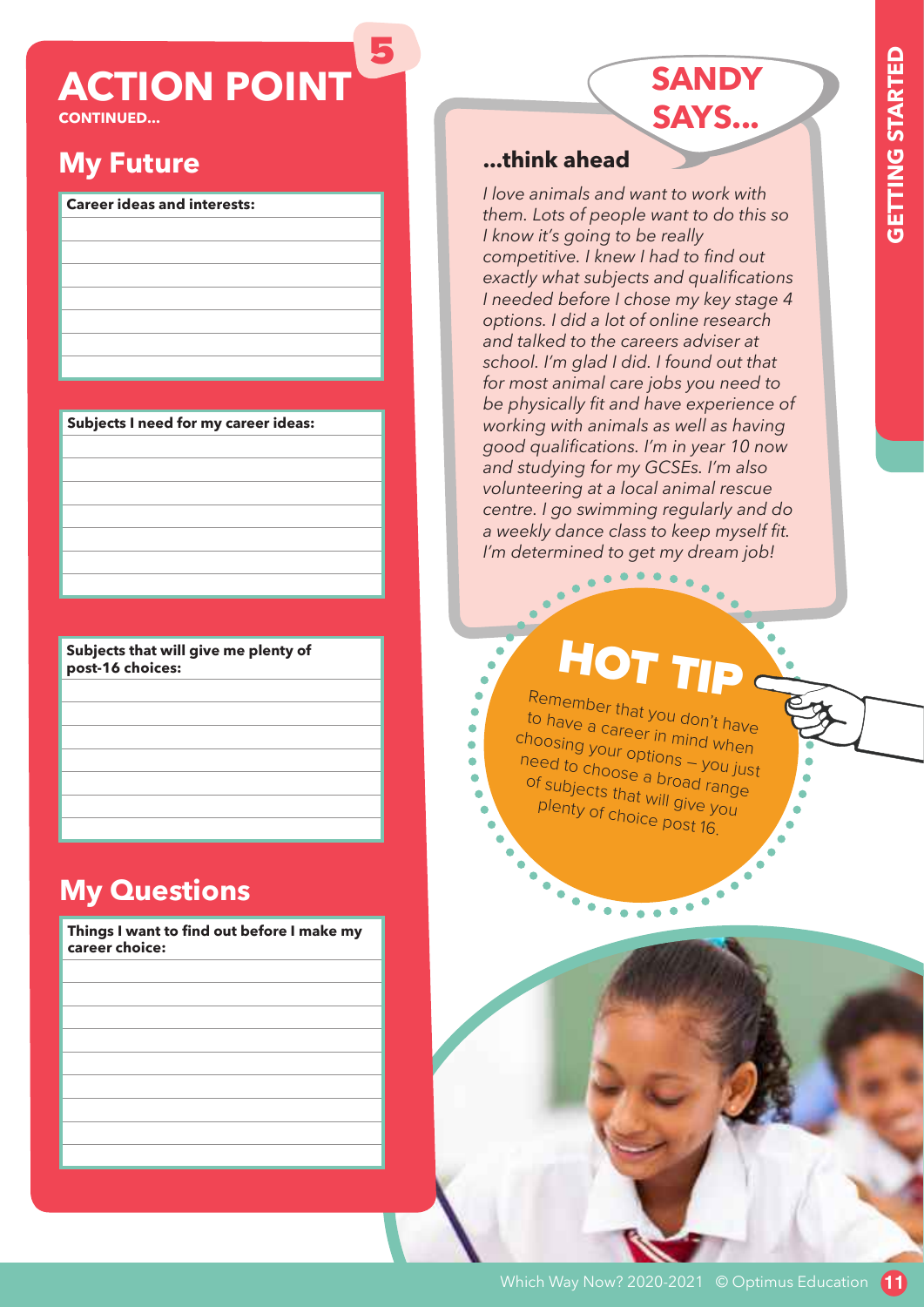# **Qualifications**

Do you understand qualification levels? Do you know how qualifications can help you in the future? Find out here.

# **Qualification levels**

Whatever you want to do in life, there is a qualification to help you do it. The important thing is to choose the right ones at the right time. To do this you need to understand qualification levels. There are nine qualification levels, ranging from Entry level up to level 8. Every level includes different types of qualifications. Some are subject-based. Some are work-related. Some are job-related.

The level tells you how hard a qualification is – the higher you go, the harder the qualification.

Most employers ask first-time job applicants for level 2 qualifications (for example GCSEs at grades 9 to 4), but they increasingly want people with qualifications at level 3 and above.

To find out more about the qualification levels see the chart below.

# HOT TIP

Thinking of going to university? Check the GCSE entry requirements carefully. Some places require you to take and pass your GCSEs in one go and will not accept re-sits.

|                      |                                                                                                                                                                             | $\bullet$<br>$\overline{\cdots}$<br>$\bullet$ .                                                                                                                                                                                                                                                               |
|----------------------|-----------------------------------------------------------------------------------------------------------------------------------------------------------------------------|---------------------------------------------------------------------------------------------------------------------------------------------------------------------------------------------------------------------------------------------------------------------------------------------------------------|
| <b>Qualification</b> | <b>Achievement level</b>                                                                                                                                                    | <b>Examples of some qualifications at this level</b>                                                                                                                                                                                                                                                          |
| <b>Entry Level 1</b> | Building a basic level of                                                                                                                                                   | Entry level awards, certificates and diplomas at Levels 1, 2 & 3                                                                                                                                                                                                                                              |
| <b>Entry Level 2</b> | knowledge, understanding and<br>skills                                                                                                                                      | Skills for life / Essential skills<br>Functional skills (English, maths, ICT)                                                                                                                                                                                                                                 |
| <b>Entry Level 3</b> |                                                                                                                                                                             |                                                                                                                                                                                                                                                                                                               |
| Level 1              | Basic knowledge,<br>understanding and skills and<br>the ability to apply learning to<br>everyday situations                                                                 | GCSE grades 3-1<br>Functional skills Level 1<br>Technical and vocational qualifications at<br>Level 1 Skills for Life / Essential skills<br>Functional skills (English, maths, ICT)                                                                                                                           |
| Level 2              | Building knowledge/skills in<br>subject areas and their application.<br>Important level for employers and<br>further education applications                                 | GCSE grades 9-4<br>Functional skills Level 2<br>Technical and vocational qualifications at<br>Level 2 Apprenticeships at Level 2                                                                                                                                                                              |
| Level 3              | In-depth knowledge,<br>understanding and skills, and a<br>higher level of application.<br>Appropriate for entry into higher<br>education, further training or<br>employment | All GCE AS and A Levels<br>Technical and vocational qualifications at<br>Level 3 International Baccalaureate<br><b>Advanced Apprenticeships</b><br>T Levels (starting in 2020 and 2021)                                                                                                                       |
| Levels 4-8           | Specialist learning that involves a<br>high level of knowledge in a<br>specific occupational role or study                                                                  | Certificates and Diplomas of Higher Education Bachelor's<br>degrees<br><b>Higher Apprenticeships</b><br>Postgraduate qualifications<br>Professional qualifications<br>Foundation degrees<br>Degree Apprenticeships<br>Technical and vocational qualifications at Level 4 and above<br>PHDs / Doctoral degrees |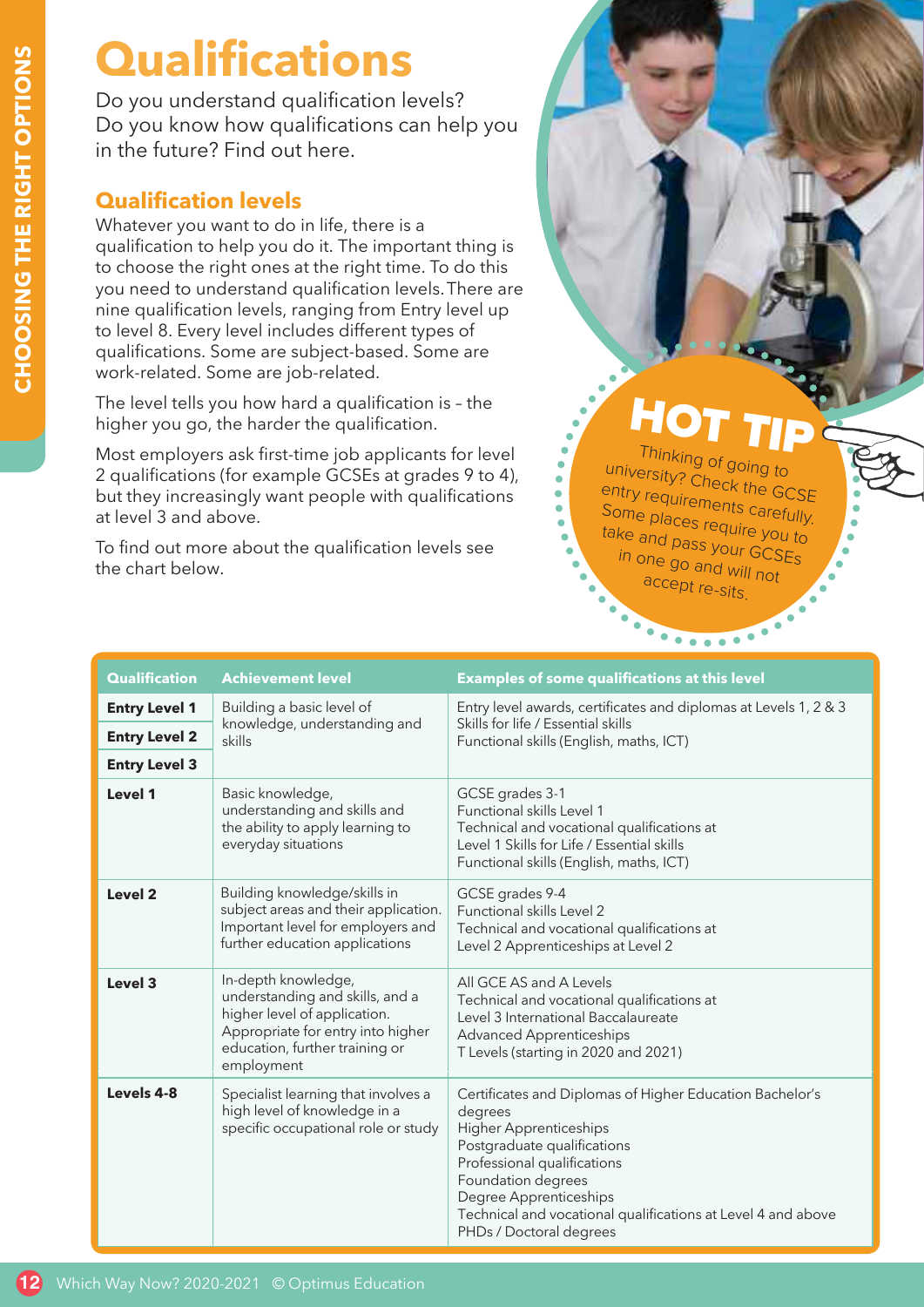6

## **How qualifications can help you in the future**

Here are six good reasons why you should take qualifications seriously.

**1. To give you a choice of jobs** – the number of jobs you can get without any qualifications is shrinking quickly. If you want a choice of jobs, you need good qualifications.

**2. To give you the chance to move on from a basic level job** - without qualifications, it is hard to move on from a low paid, low skilled job.

**3. To improve your earning power** – there is a big pay gap between people with qualifications and those without them. If you want a well-paid job, you need good qualifications.

#### **4. To show other people what you can do** –

qualifications show employers, universities and colleges that you have the attitudes, skills and knowledge they value. They tell them what you already know and can do. They also give them an idea of how well you might do in the future.

**5. To prove to other people that you can learn** – qualifications show people that you want to learn and that you can learn. Employers, universities and colleges look for people like this.

**6. To show yourself what you can do** – gaining qualifications boosts your selfconfidence and self-awareness.

# **ACTION POINT**

**EXPLORE YOUR INTERESTS**

**Choose a career or job that interests you. Look it up in your careers library or learning resource centre and on the internet. List the subjects and qualifications you will need to do it.**

| Career/job: | Subjects and qualifications needed: |
|-------------|-------------------------------------|
|             |                                     |
|             |                                     |
|             |                                     |
|             |                                     |
|             |                                     |
|             |                                     |
|             |                                     |
|             |                                     |
|             |                                     |

**Look back at the chart on page 10; use it to match up the subjects and qualifications you need for your chosen career or job. What is the highest level of qualifications that you will need to be successful in that career?**

| <b>ENTRY</b><br><b>LEVEL</b> | <b>LEVEL</b> | <b>LEVEL</b><br>2 | <b>LEVEL</b> | LEVEL<br>$4-8$ |
|------------------------------|--------------|-------------------|--------------|----------------|
|                              |              |                   |              |                |
|                              |              |                   |              |                |
|                              |              |                   |              |                |
|                              |              |                   |              |                |
|                              |              |                   |              |                |
|                              |              |                   |              |                |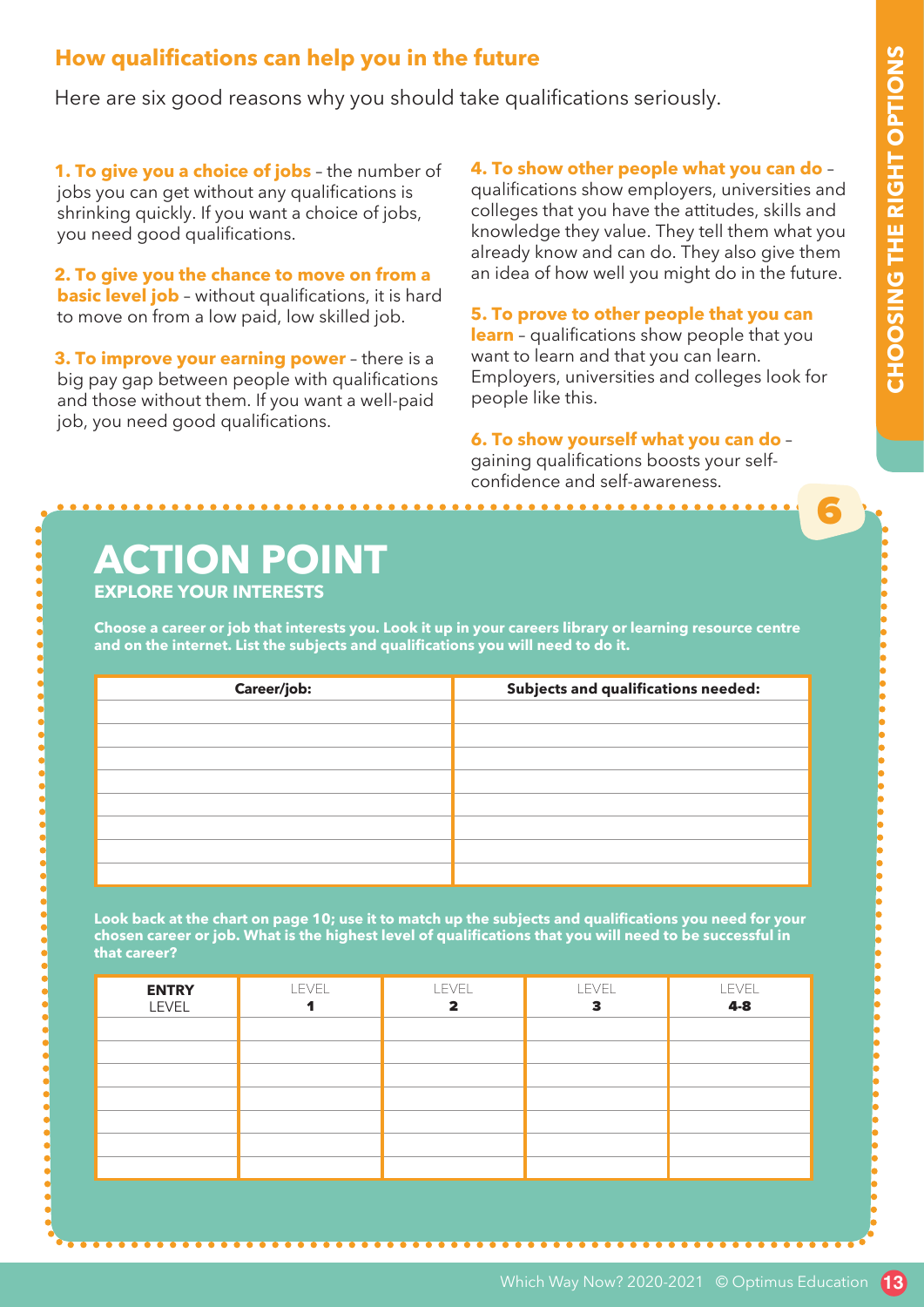# **GCSEs**

GCSEs are an important part of a broad education at key stage 4. Find out more about them here.

# **FACT FILE**

## **Subjects**

Schools and colleges decide what subjects to offer. Subjects range from English, mathematics and science to engineering, music and psychology.

## **Learning**

Mostly classroom learning. Mix of theory and subjectbased investigations. The amount of practical work depends on the subject.

#### **Assessment**

All subjects have externally set examinations that you take at the end of the course. Most are written examinations.

You will do some practical assessments, for example other way. You will do at least eight practical activities in science; there will be exam questions about this work that make up at least 15% of your final marks.

## **Grades**

GCSEs are graded from 9-1. The top grade is 9. A grade 4 counts as a standard pass and a level 2 achievement.

## **What next**

GCSEs will help you whatever you plan to do after key stage 4. You can use them to meet the entry requirements for level 3 courses and for workbased learning opportunities such as an Apprenticeship. Having five GCSEs at grades 4 and above (including English and mathematics) gives you a much bigger choice of post-16 options. If you do not achieve a grade 4 or above in English and mathematics at age 16, you will usually continue to study them until you are 18 or have reached the required standard.

# **A taste of GCSEs...**

## English language and **literature**

Developing effective communication skills in written and spoken English. Reading widely, analysing texts and learning how to express and debate complex ideas. Essential for further learning, employment and wider adult life.

## **Mathematics**

Developing the ability to read and understand mathematical information. Learning how to work accurately and how to select and use an appropriate mathematical method to solve problems. Vital for employment, business, finance and personal and public decision-making.

## **Science**

Developing and using knowledge and skills in biology, chemistry and physics. Learning about scientific concepts, their practical applications and their impact on the world. Essential for further and some higher-level learning, employment and taking a full part in society.

HOT TIP Employers want people with<br>Tee, technology science, technology, engineering and mathematics (STEM) skills. Find out about the jobs and careers that use these skills at **www.futuremorph.org**

> ٠ 'n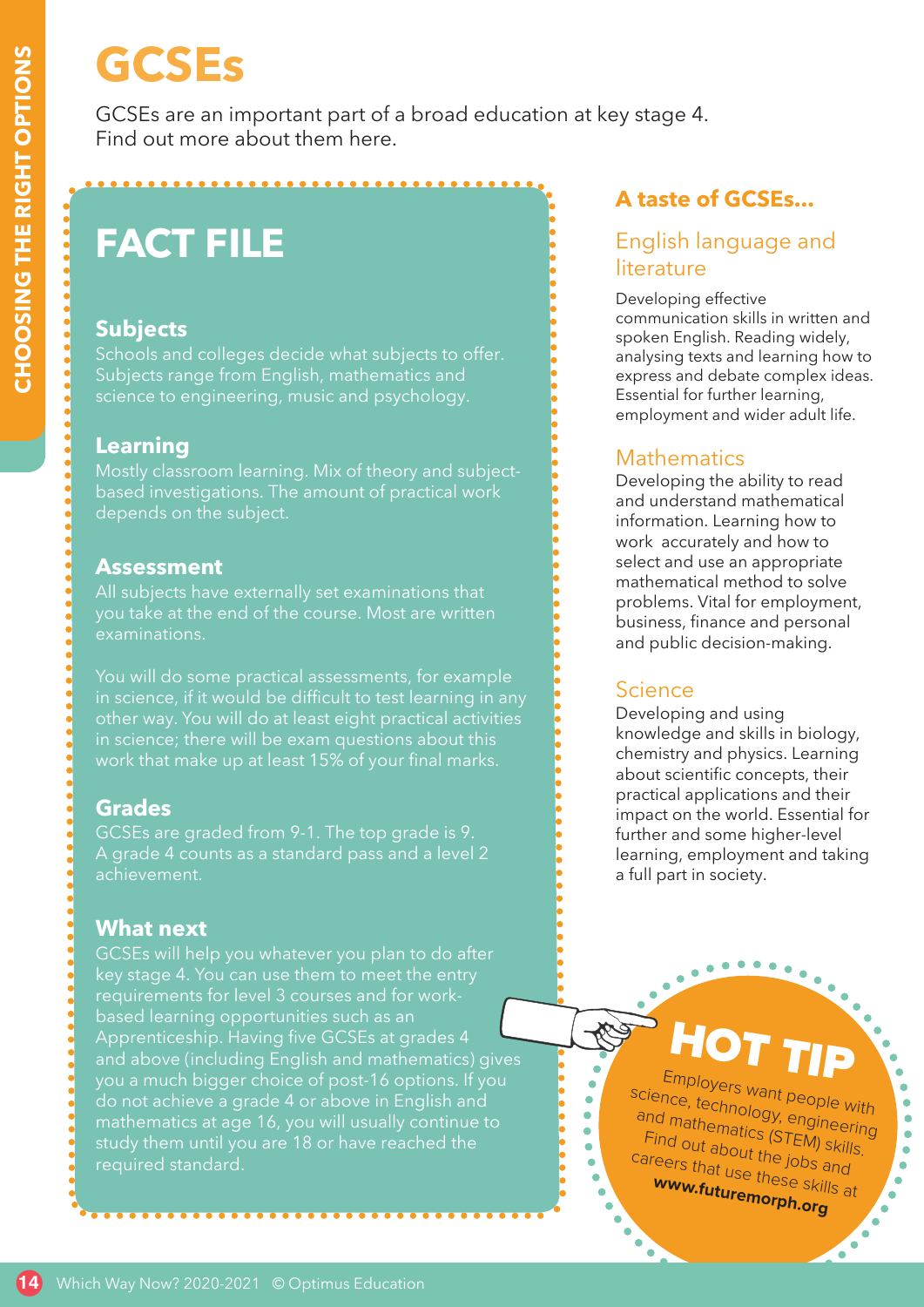# **Parents & Carers**

*Supplement to Which Way Now? and It's Your Choice*

**Helping your teenager with subject and career choices** 

This supplement has information and practical tips to help you support your teenager's decision-making.

# Preparing for the future

# **Gaining skills and qualifications**

Whatever your teenager wants to do in life, a good standard of education and training can increase their chances of success. Gaining skills and qualifications:

- helps them to make the most of their potential
- opens doors to employment and higher education
- improves their earning power.

# **Key stage 4 choices**

#### **What to study**

All teenagers study English, mathematics and science during key stage 4, plus lessons in other essential subjects. They also study three or four optional subjects that they choose at the age of 13/14 before they start key stage 4. Some options lead to GCSEs. Others lead to work-related technical/ vocational qualifications. If your son or daughter has additional learning needs and/or needs extra support to build confidence and skills or gain qualifications, their options may include a personalised programme tailored to their needs.

#### **Where to study**

In some areas, teenagers can also choose where to study at key stage 4. Their choices could include studying at:

- their current school
- a University technical college which specialises in subjects like engineering and construction - and teaches these subjects along with business skills and using IT. Offers academic subjects as well as practical subjects leading to technical qualifications. The Curriculum is designed by universities and employers, who also provide work experience for students.

a Studio School which is usually a small school (usually around 300 students) that teaches qualifications though project-based learning. Students work with local employers and a personal coach, and follow a curriculum designed to give them the skills and qualifications they need in work, or to take up further education.

# **Post-16 options**

The law says that all young people must continue to do some kind of education or training until they are 18. At 16, your teenager must decide what to study and where and how to do it. They have three options.

#### **Full-time education**

Your teenager could study full-time at a school, college or with a specialist provider. All study programmes will prepare them for higher level learning and employment and include opportunities for work experience and enterprise activities. They could work towards subject-based academic qualifications like A Levels, or the equivalent technical qualifications such as T Levels, or other technical/ vocational awards. If they are interested in, but not quite ready for work they may be able to do a Traineeship or Supported Internship. All teenagers who do not gain a grade 4 or above in GCSE English and maths may be expected to continue studying these subjects post 16.

## **Apprenticeships**

An Apprenticeship will prepare your son or daughter for skilled employment and higher level education and training. There are hundreds of types of Apprenticeships, suitable for over 1,400 job roles. They combine high-quality training

with paid work. Apprentices work towards qualifications that give them the theoretical knowledge and practical skills they need to do a job well. Careers advisers will advise your teenager that they ought to start looking and applying for Apprenticeship vacancies very early in the spring term of year 11, even though they can't start one until after the "official school leaving date" in June.

#### **Part-time education or training**

If your teenager plans to work full-time for an employer, for themselves or as a volunteer, they must spend the equivalent of one day a week working towards approved and nationally recognised qualifications.

What, where and how your teenager learns will depend on the nature of their full-time work and whether the learning is organised for them or they organise it for themselves. They could, for example:

- work towards academic or technical/ vocational qualifications that will help them to improve their future prospects, make their business a success and/or meet the needs of their employer or the organisation with which they are a volunteer
- study in concentrated blocks for one or two weeks at a time, or spread their learning over a longer period
- do a course in their workplace, at a local college, with a specialist training provider or online. ●

# **Parents and Carers 2020 – 2021**

To find out more about the options look at your teenager's booklet: pages 10-16 in **Which Way Now?** or pages 8-14 in **It's Your Choice**

© Optimus Education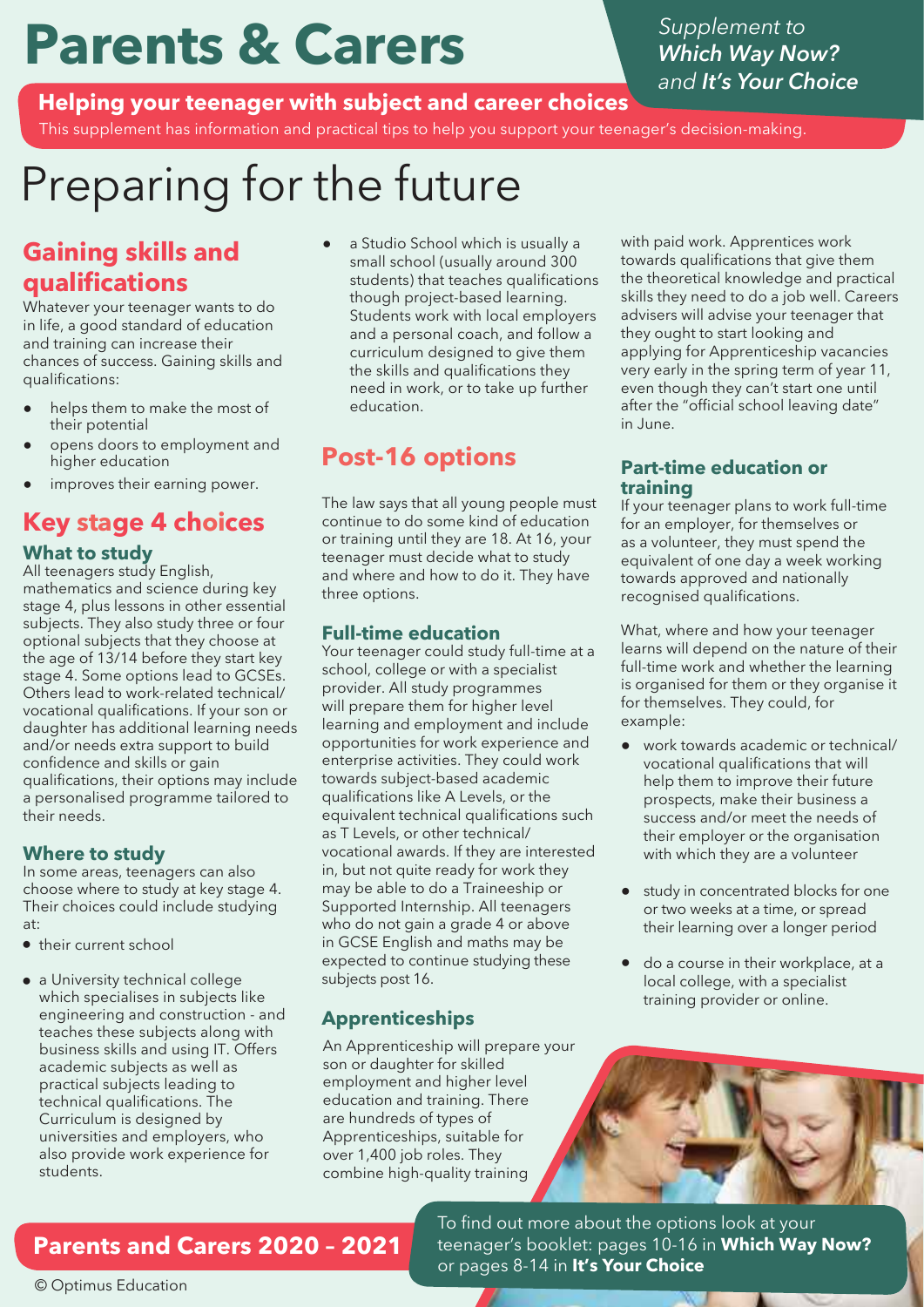# **Getting Support**

## **Support for your teenager**

Making subject and career choices is an important part of growing up. It can be a challenge, so your teenager will receive a lot of support to help them choose well.

#### **Careers education**

Careers lessons will encourage your teenager to:

- think about and set goals for the future
- research their career ideas and explore their options
- make decisions and plans
- present themselves well in applications and interviews.

#### **Careers advice and guidance**

Teachers, tutors and other staff will discuss the pros and cons of different options including the career opportunities that studying certain subjects can open up. They will help your teenager to think through their ideas and offer them inspiration through work-related activities, including visits to and from employers or other learning providers.

#### **The school must give your son or daughter access to independent, impartial careers guidance, including information on all available options.**

#### **Special educational needs**

If your teenager has a disability or learning difficulty, there may be extra help with decision-making and transition planning. Ask the Special Educational Needs Coordinator (SENCO) in school or college, their tutor or their careers adviser



#### **Money matters**

16 to 19-year olds whose financial situation might stop them from continuing in full-time education or training may qualify for financial support. The help available includes 16-19 bursaries. These are grants paid by schools, colleges and training providers to vulnerable young people and those in greatest financial need.

. . . . . . . . . . . . . . . . .

Whether your teenager qualifies for help depends on their personal circumstances. They can find out more from their tutor, the person in charge of student support, their careers adviser or key worker, and through the 'Education and learning' pages at www.gov.uk.

## **Support for you**

You will also receive support to help your teenager make choices that work for them. As decision time approaches, you will receive options information and invitations to attend events to help you understand the choices on offer. If you have any queries or concerns, you should contact your teenager's tutor. If they cannot help, they will put you in touch with someone who can – often a subject teacher or a careers adviser.

Outside school, many organisations and websites offer you and your teenager help and support including:

#### **GOV.UK** at **www.gov.uk**

The 'Education and learning' pages have information on young people's choices, financial support for learning and sources of help.

#### The **National Careers Service** at **https://nationalcareersservice.direct.gov.uk**

This has careers information and a helpline. Young people and their parents can speak to a qualified adviser by contacting the helpline on 0800 100 900. It is open from 8am to 10pm seven days a week. They will also be able to help you as an adult if you are looking for support with your own learning and career plans.

#### The **Information, Advice and Support Services (IASS) Network** at **https://cyp.iassnetwork.org.uk/**

This gives details of local services that offer free impartial information and advice on a range of issues to parents and carers of children and young people with special educational needs.

#### **For information on apprenticeships:**

An apprenticeship factsheet for parents can be found at: **https://www.gov.uk/government/publications/a-parentsguide-to-apprenticeships**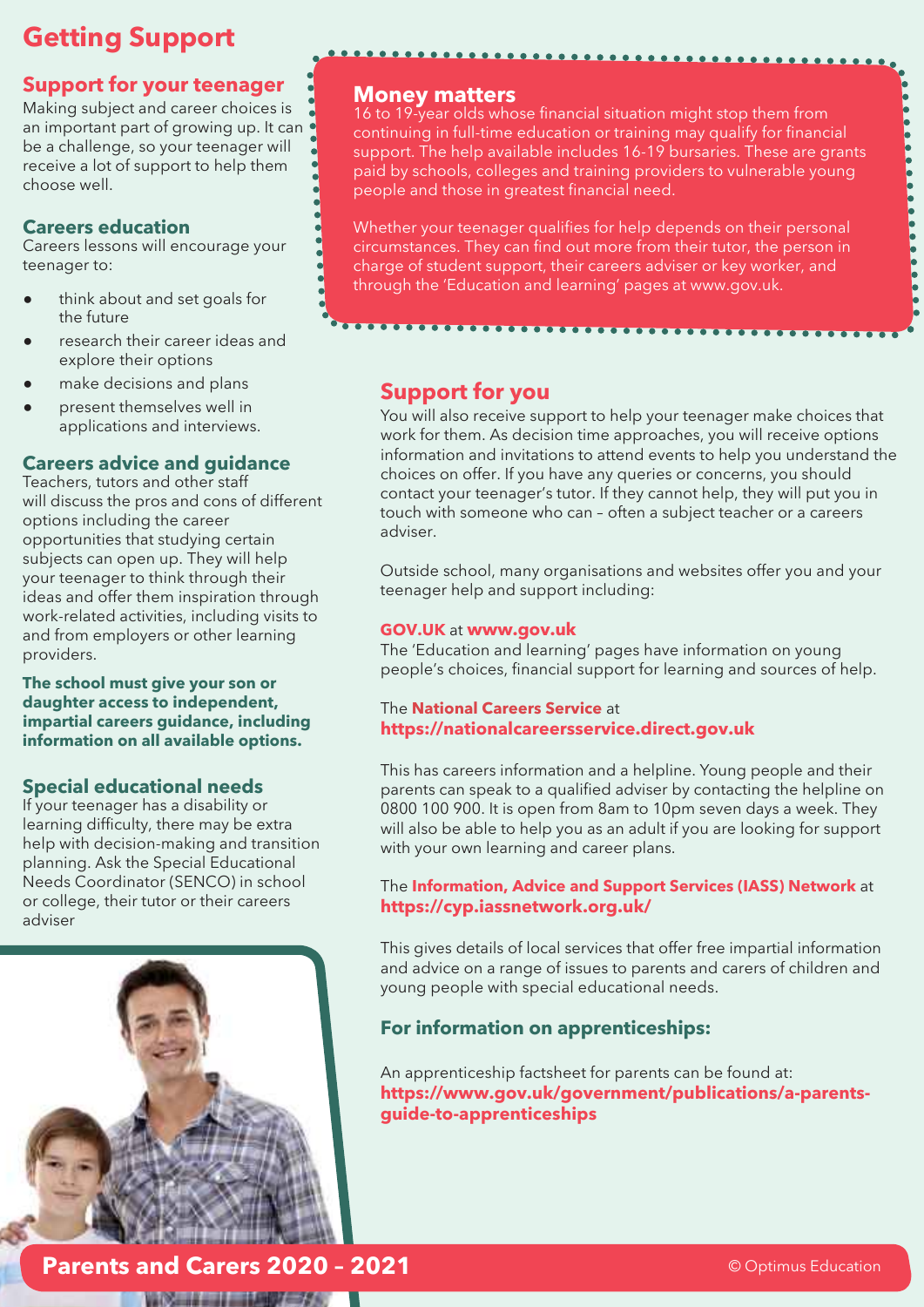# **Tips on how to help your teenager choose well**

#### **Encourage them to find out as much as they can about their options**

Discuss with your teenager the options information they receive and any material, such as prospectuses, that they find online. Encourage them to go to information and other events. Go with them if you can. Help them to make a list of questions about the options that interest them and where they lead. Check application deadlines, especially post 16, as popular options can fill up quickly.

#### **Help them to identify their interests and abilities**

Your teenager is more likely to succeed if they choose options that fit their interests and abilities. Help them to identify these by encouraging them to discuss how they feel about different lessons, spare time activities, tests, exams and practical projects. You could also work with them on the activities in Which Way Now? that covers key stage 4 choices or It's Your Choice that looks at post-16 options.

#### **Encourage them to consider the consequences of their choices**

If your teenager has a particular career in mind, they may need specific experience, subjects, qualifications and grades to do it. Encourage them to find out. Help them to research the careers that interest them – they could use the job profiles on https:// nationalcareersservice.direct.gov.uk Look at course entry requirements in options information and prospectuses and, for higher education courses that interest them, on www.ucas.com and https://discoveruni.gov.uk/ If your teenager has no clear career plans, encourage them to opt for a broad range of courses that will give them plenty of choice in the future.

#### **Remind them that learning pays**

Remind your teenager that education and training count. Better qualifications bring better job prospects, higher earnings and more job satisfaction. There is still a big pay gap between people with qualifications and those without. If your teenager starts their

working life in a low skilled, low paid job without training, they may find it difficult to move on to something better. If they are deciding what to do after year 11, encourage them to choose an option that offers structured education or training. They can speak to a careers adviser for help to find an education or training opportunity that suits them.

#### **Gently challenge any choices that concern you**

For example, you might want to challenge a choice because you feel that your teenager has not done enough research. Or you may feel that they have over or underestimated their ability in a subject. Or that they have been too heavily influenced by whom they think will teach the course, what their friends say or fear of being the only boy or girl in a group.

#### **Support their decision**

Try to give in gracefully if you disagree with your teenager's choices. Show them that you want the best for them by accepting that it is their choice. If they realise later on that they made the wrong decision, they will need your support to deal with the consequences. Should this happen, remain positive and encourage them to learn from their mistakes – discovering that something is not for them is a positive step that will help them to identify an opportunity that will suit them better.

#### **Encourage them to make a back-up plan**

Practical reasons may prevent your teenager from doing what they want to do. Having a back-up plan will make them feel as though they still have some control over what happens.

#### **Be ready to help them deal with personal problems**

At some point, most teenagers have concerns that make it hard for them to cope with other parts of their life. You can help them to tackle these concerns by:

- offering your support as soon as you spot a problem – it is always better to get involved earlier rather than later
- listening to what they say and trying to see the problem from their point of view
- working on a solution with them, involving others if needed
- showing that you believe in them, helping them to recognise their successes and supporting them to achieve new things – for example, by encouraging them to make the most of opportunities such as mentoring, coaching, volunteering, work experience and schemes like the Duke of Edinburgh Award.



**Parents and Carers 2020 – 2021**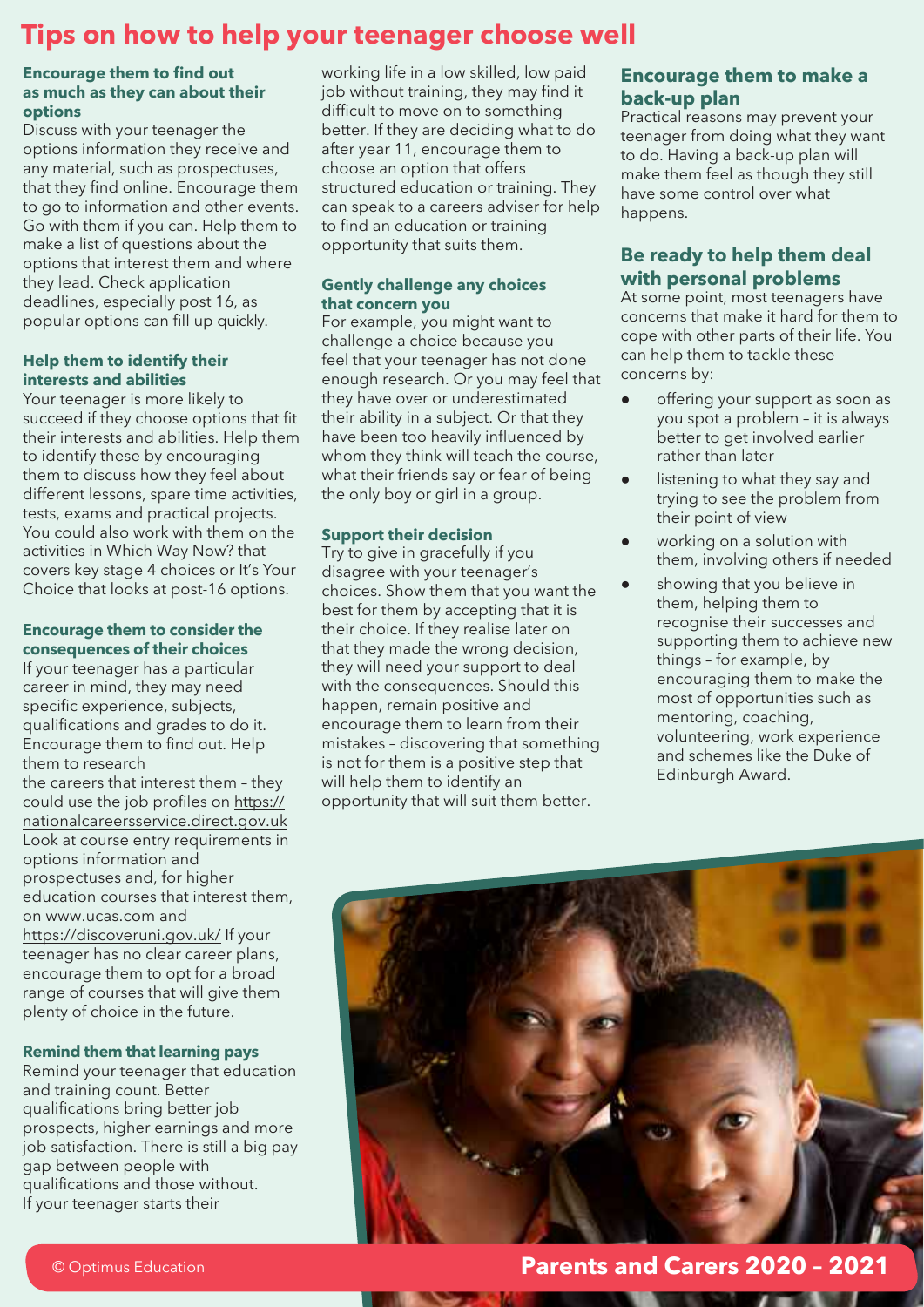# **Checklist for action**



# **And for post-16 options...**

Remind your teenager to make and track applications, meet deadlines and check regularly to see if they have been offered a place or called for interview.

Encourage your teenager to seek help from their careers adviser if they are unsure about what they want to do or are interested in getting a job, working for themselves or doing some voluntary work.

. . . . . . . . . . . . . . . .

Encourage your teenager to find out about possible sources of financial and other help.

This supplement is produced and published by Optimus Education. All information was correct at the time of going to print. (July 2020)

Optimus Education is not responsible for the content or reliability of the websites listed in the publication and does not necessarily endorse the views expressed within them. Listings shall not be taken as an endorsement of any kind. We cannot guarantee that these sites will work all the time and we have no control over the availability or content of the sites listed.

We welcome feedback on the content and presentation of this supplement. Please email comments to **resources@prospects.co.uk**

© Optimus Education 2020-2021



**Parents and Carers 2020 - 2021 Carellace Community Construction**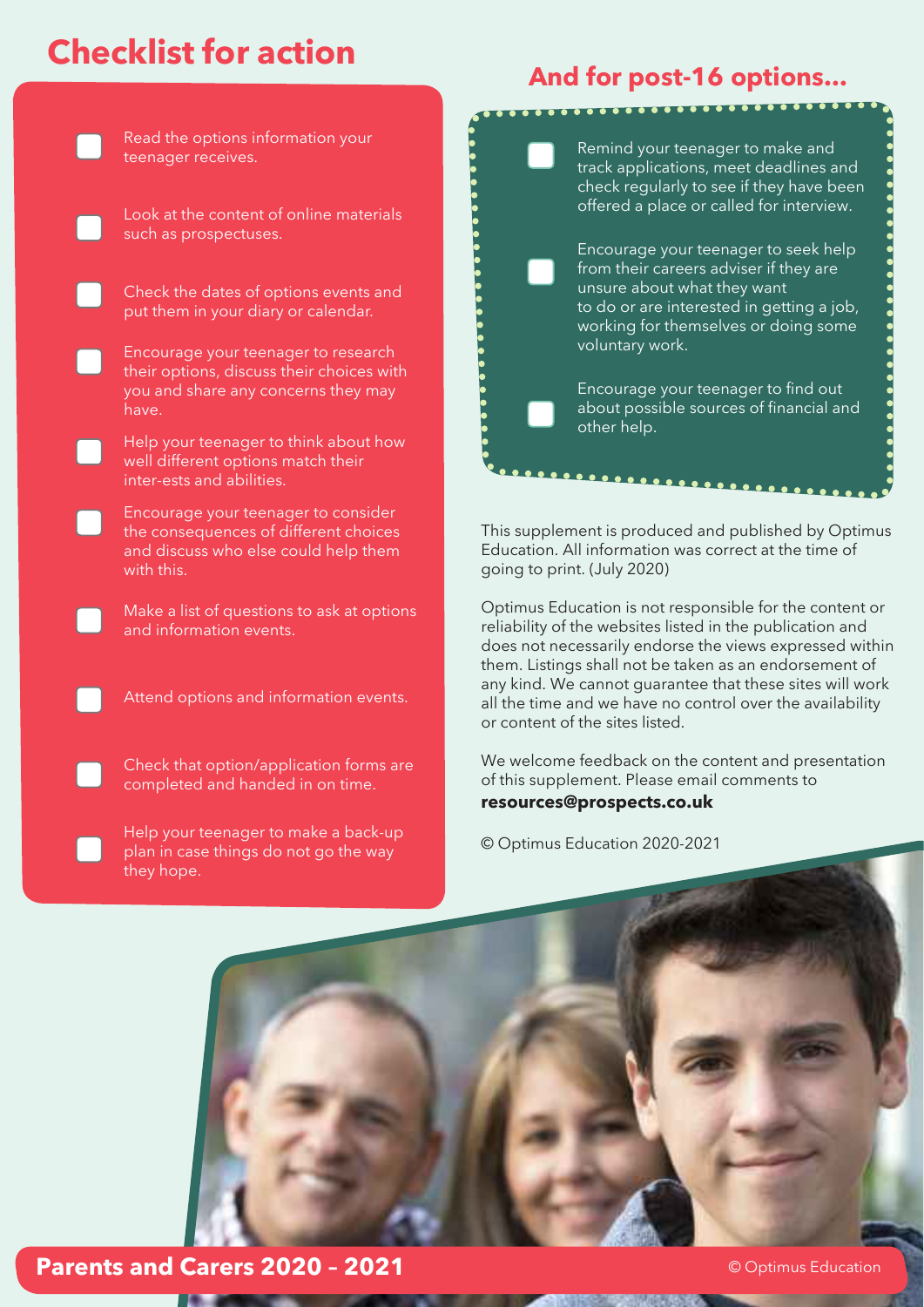# **A taste of GCSEs...**

#### **Business**

develop, promote themselves and serve their customers. How they people who work in the

## **Computing**

Learning about the design and development of computer systems and how techniques and languages to solve problems.

## **Dance**

Learning about and developing the knowledge and skills needed to perform, choreograph and appreciate dance, including its artistic qualities.

## **Design and Technology**

Creative and practical work with different tools and designing, making and evaluation skills.

## **Economics**

Learning about personal, national and global economic issues in modern society. Understanding basic economic principles, concepts, theories and institutions.

## **French**

Developing reading, writing, speaking and listening skills. Using these skills in different contexts such as social situations, learning, home and work.

## **Geography**

. . . . . . . . . . . . . . . . . . . .

 $\bullet$ 

Learning about and exploring the impact of the human, economic and physical forces and processes that shape and change the world.

## **History**

Learning about key individuals, societies, events and developments. Understanding the issues and the links between past and present.

## **Music**

Listening to and learning about a variety of musical styles. Composing music and performing as a soloist and in a group.

7

# **ACTION POINT EXPLORE GCSEs**

**Look at your options information and choose a GCSE subject that interests you. What does the course involve?**

**Use the internet and the careers information in school to find out how this subject could help you in the future.**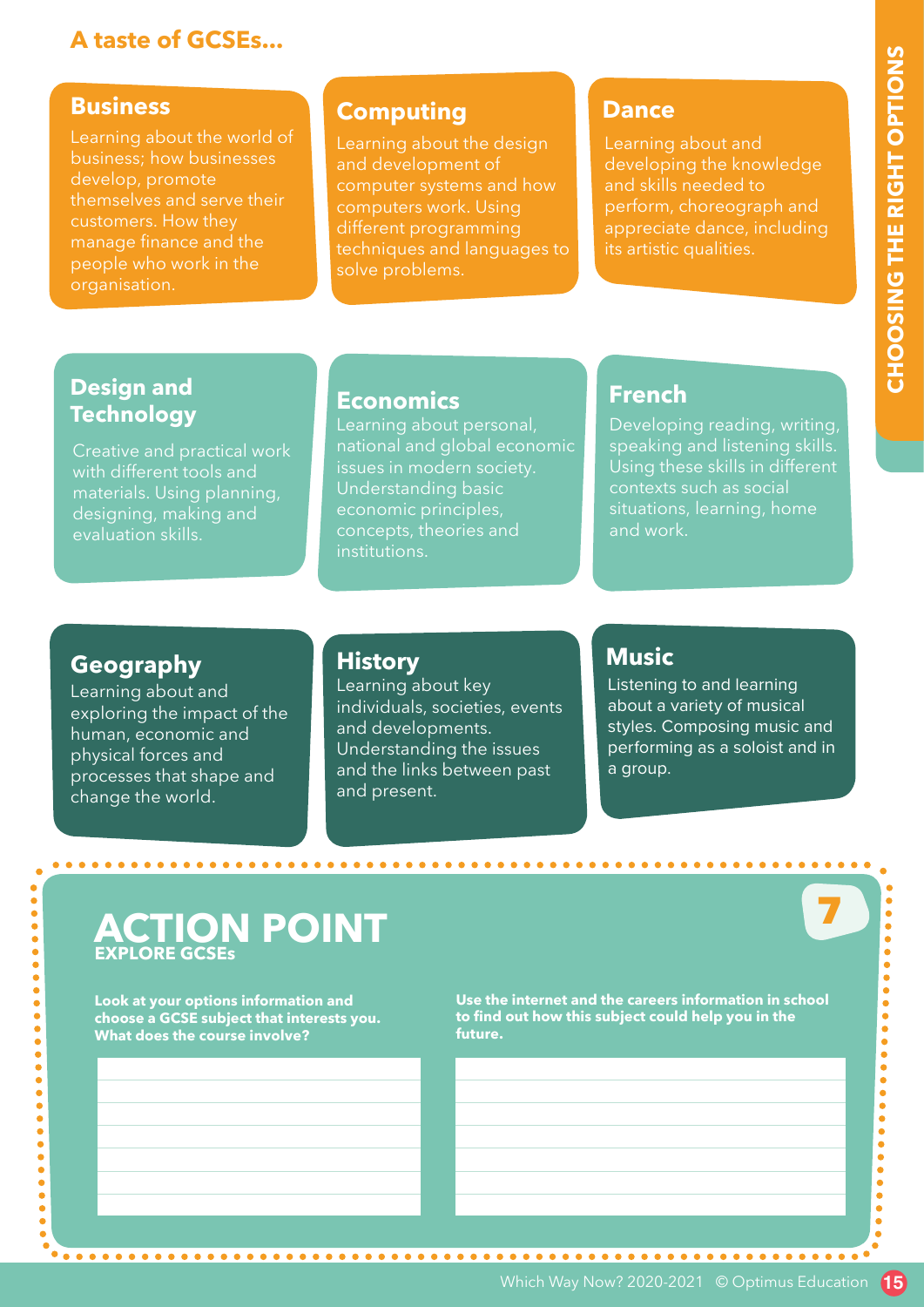# **Technical and vocational qualifications**

Do your options include technical and vocational qualifications? Find out more here.

These are work-related qualifications. You may be able to take them alongside your GCSEs or as part of a personalised programme.

# **FACT FILE Qualifications**

Technical and vocational qualifications are workrelated qualifications that employers and professional bodies helped to develop. Examples are Edexcel BTEC, City & Guilds and Cambridge National qualifications. Schools and colleges decide which qualifications to offer and at what level. At key stage 4, most students study for Entry level, level 1 or level 2 qualifications (see page 10).

## **Subjects**

Schools and colleges decide which subjects to offer. They can choose from a wide variety ranging from child care, engineering and retail to hospitality and health and social care.

#### **Courses**

All courses develop knowledge and understanding of an industry sector. They also develop practical skills used in the workplace such as communication, team working and problem solving.

...................

**Learning** Mix of theory and practical activities. Mostly classroom based. Some learning may take place at another school or college or in a workplace.

HOT TIP

 $\bullet$  $\bullet$  $\bullet$ 

Learning pays! Getting higher<br>level qualification level qualifications could be worth a couple of thousand pounds a year to you. That is the average pay gap between people with higher level qualifications and those with lower level ones.

## **Assessment**

There may be some practical assessments but you will also take written tests.

## **What next**

Technical and vocational qualifications prepare you for further learning and for entry to work. You can go on to study for higher level qualifications such as A Levels or T Levels or apply for an Apprenticeship or other form of work-based learning.

8

# **ACTION POIN TECHNICAL AND VOCATIONAL QUALIFICATIONS**

the course involve?

in the future.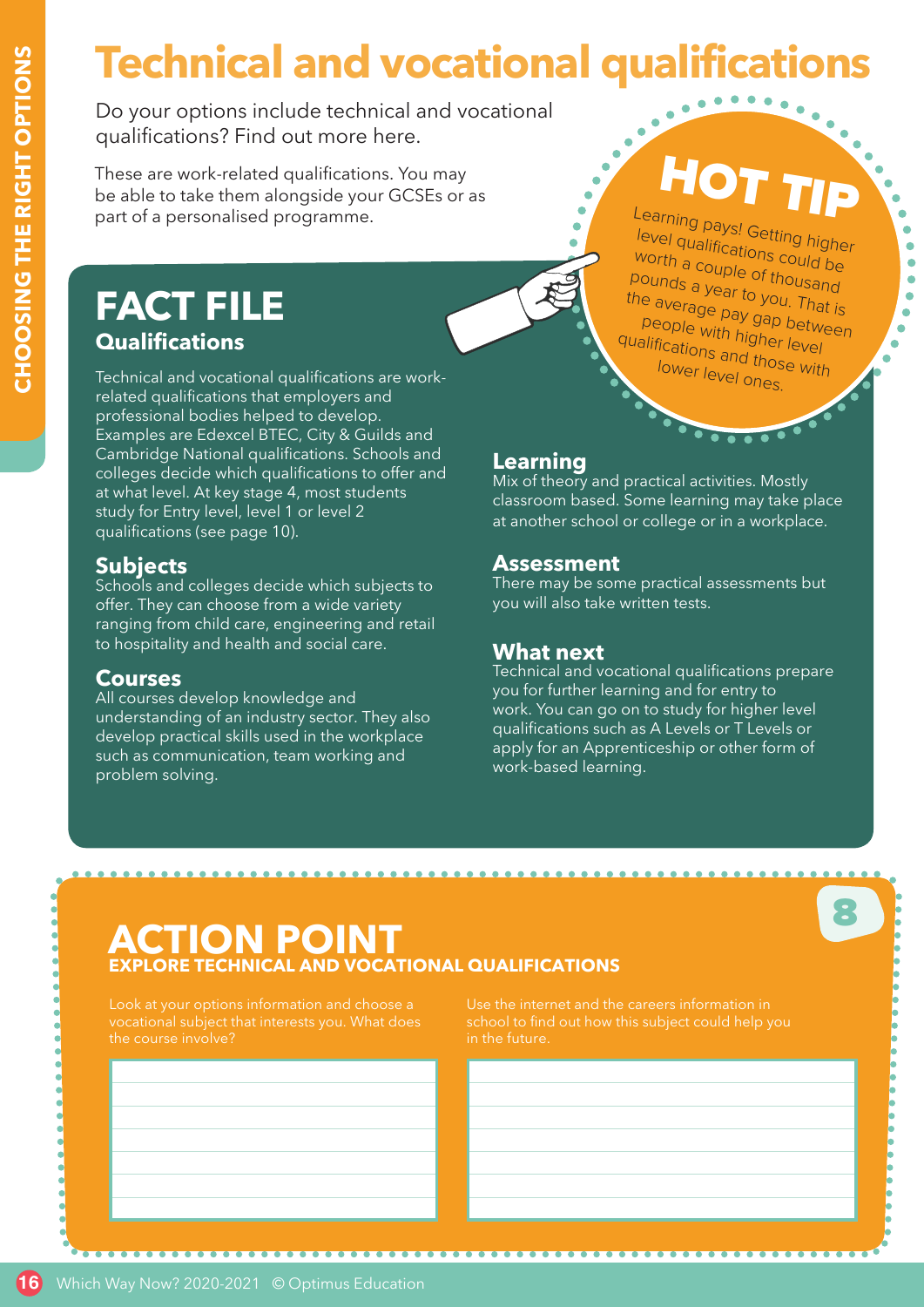# **Personalised programmes**

Do you have additional learning needs and/or need extra support to build your confidence and gain qualifications to move onwards and upwards?

# **FACT FILE**

# **Personalised programmes**<br>These are programmes of study that are

specially designed to meet your needs. Your and give you support to help you get where you want to be. These programmes give you time to grow in confidence and let you build your knowledge and skills at a pace that's best for you.

# **What you learn**

Your school will help you choose courses that meet your needs. You will learn:

- **English and mathematics**
- skills you need to organise yourself. to work with other people and to get
- subjects that will help you in the future you may do work experience as part of this.

You will study some of the subjects you do now. You could also take some new subjects. The new subjects could show you what the world of and social development.

# **Qualifications**

Your school will advise you about the most appropriate qualifications for your course.

# **What next**

You could study for GCSEs or other level 2 qualifications. You could apply for an Apprenticeship, a Traineeship or other form of courses that help you prepare for supported employment and/or independent living. Your school/provider might not use the name 'Personalised programmes' but they will offer something like it. To find out more speak to your teachers, learning support staff, parents/

# **RYAN SAYS....**

## **...listen when they try to help you**

*I didn't bother much with school and at the end of year 9 there was a meeting to talk about my future. I went with my parents and met my head of year and a careers person. We talked about what I liked, what I didn't like, where I saw myself in five years' time and what we all thought might get in the way of my success. They suggested ideas for a study course from year 10 onwards that might be better for me as an individual. I said I'd give it a go and I'm enjoying it. I spend four days a week in school doing GCSE subjects and a preparation for work course. I spend one day a week in college doing motor vehicle studies in a proper workshop with modern equipment. I'm in year 11 now and college says that if I pass my exams and my attendance is good I can do a motor vehicle maintenance and repair course next year. I've only had two days off since the start of this year so I'm on my way.*

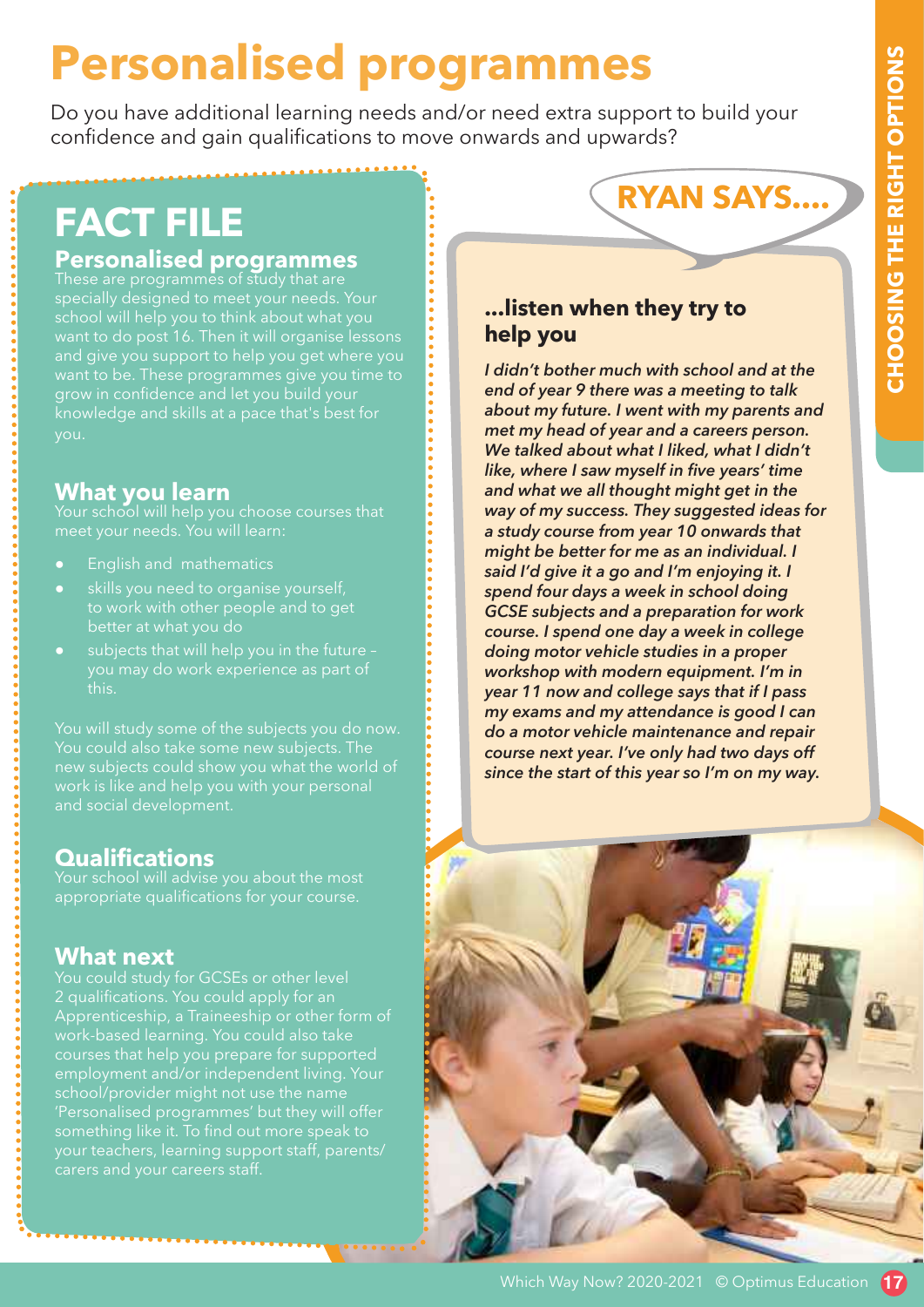# **Coping with examinations**

Almost all of the courses you take will include one or more exams at the end of the course. These are tests that take place at a set time and assess how well you understand a subject.

## **Tips**

- **Check the dates and times** of your exams very carefully.
- **Make a revision plan** and stick to it include revision classes and revision clubs. Creating a revision timetable is a great way to organise your study time – you could make a wallchart for use at home or use an online calendar. Just don't spend all your time creating the plan and then forget to carry it through!
- Take **regular breaks** from revising. If you are tired or stressed, then you are unlikely to be able to study effectively. Go for a walk or treat yourself to an episode of your favourite TV show.
- **Take any practice papers seriously your** teacher may give you individual questions to try, or even a whole GCSE exam so that you can practise organising your time effectively.
- Act on any feedback you get so that you improve your performance and get closer to your target grades.
- **Revise using memory aids that fit your** learning style – graphics, flowcharts, highlighted text, summary notes, cartoons, sound recordings, key point cards.

# **ACTION POINT**

**THINK ABOUT EXAMS**

**List three things you can do to organise yourself so that you cope well with exams:**

**List three memory aids you find helpful:**

**List three relaxation techniques that could help you stay calm in an exam:**

- You could **revise with other students**, in class or as a group of friends. Test each other's knowledge with quick quizzes.
- **Sleep and eat well** before an exam and prepare any equipment you need beforehand – don't leave it until the last minute.
- Learn some **relaxation techniques** to help you stay calm during an exam.
- Once an exam is over, try to put it out of your mind and concentrate on the next one – it's too late to change anything although you can always **learn from your mistakes**. Work out what you could have done better and aim to change things next time.

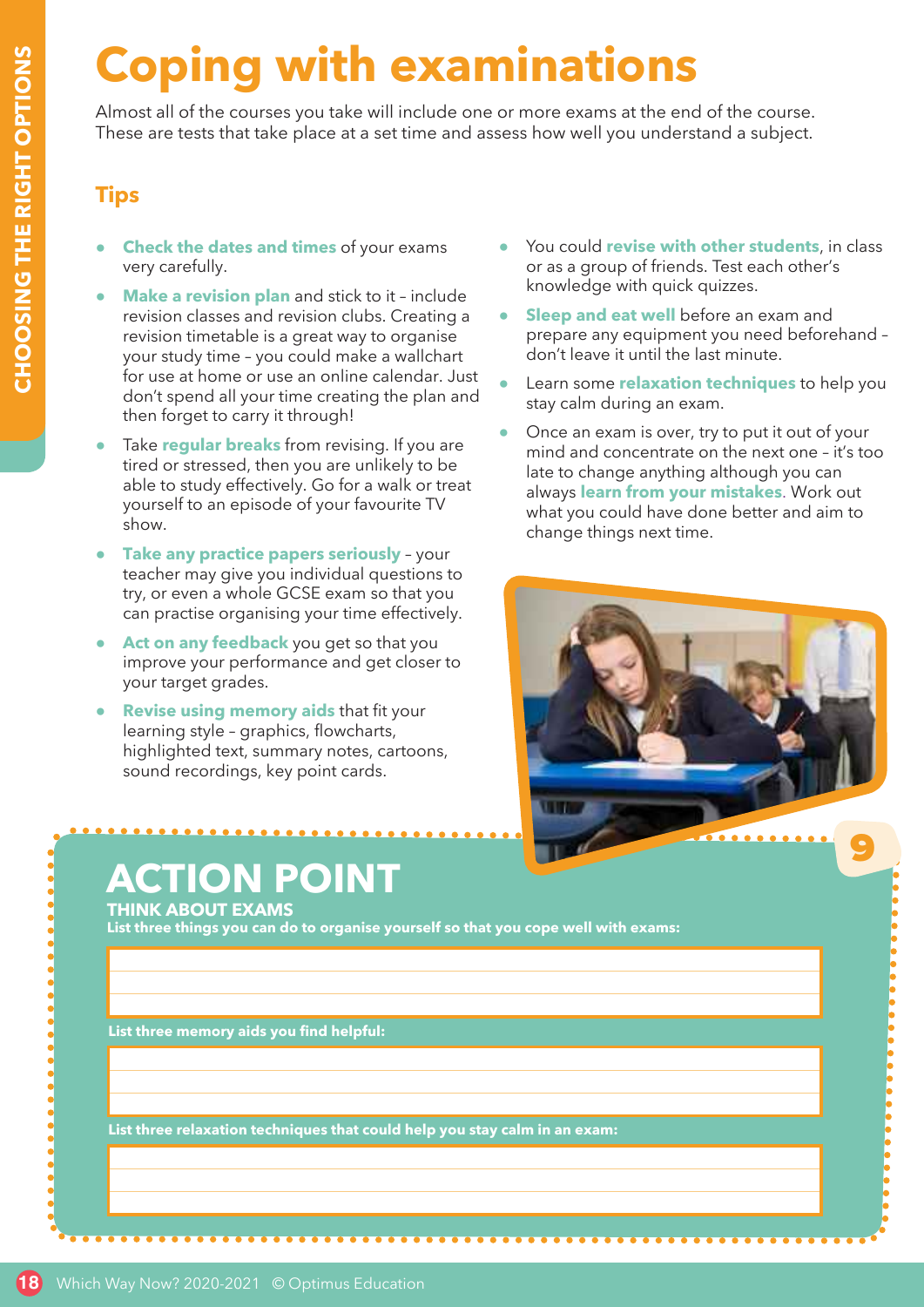10

# **Finding good information sources**

Good information is the key to choosing well. Do you know how to get good information?

#### **Where to look**

A great place to start looking for information is in your school's careers library or learning resource centre. They should have:

- people who can tell you where to find the careers information you want
- printed and multi-media information about careers and other things that affect your life
- the contact details of people and organisations who can give you expert help
- computer programs to help you work out your career interests and find courses and careers that might suit you
- internet access so you can explore online sources of careers information.

## **Check the information you find before you use it**

This is very important if you use the internet and social media to find information Ask yourself these questions to make sure that the information you have is trustworthy, unbiased, accurate and up to date.

**Source:** Where does this information come from? Do I trust this source?

**Purpose:** Does this information give me the facts? Is it trying to sell me something? Is it trying to persuade me to agree with a particular point of view?

**Date:** When was it written, published or updated? Is it still up to date?

**Relevance:** Does it answer my questions?



# **ACTION POINT EXPLORE INFORMATION SOURCES**

Where and when can you access careers information in your school?

Who is there to help you?

Go online and browse the 'Education and learning' pages of **www.gov.uk**. Is the information on the site trustworthy, unbiased, accurate and up to date? Why do you think this?

What careers information in school and on the National Careers Service website: **https://nationalcareersservice.direct.gov.uk** could you use to help you with your option choices?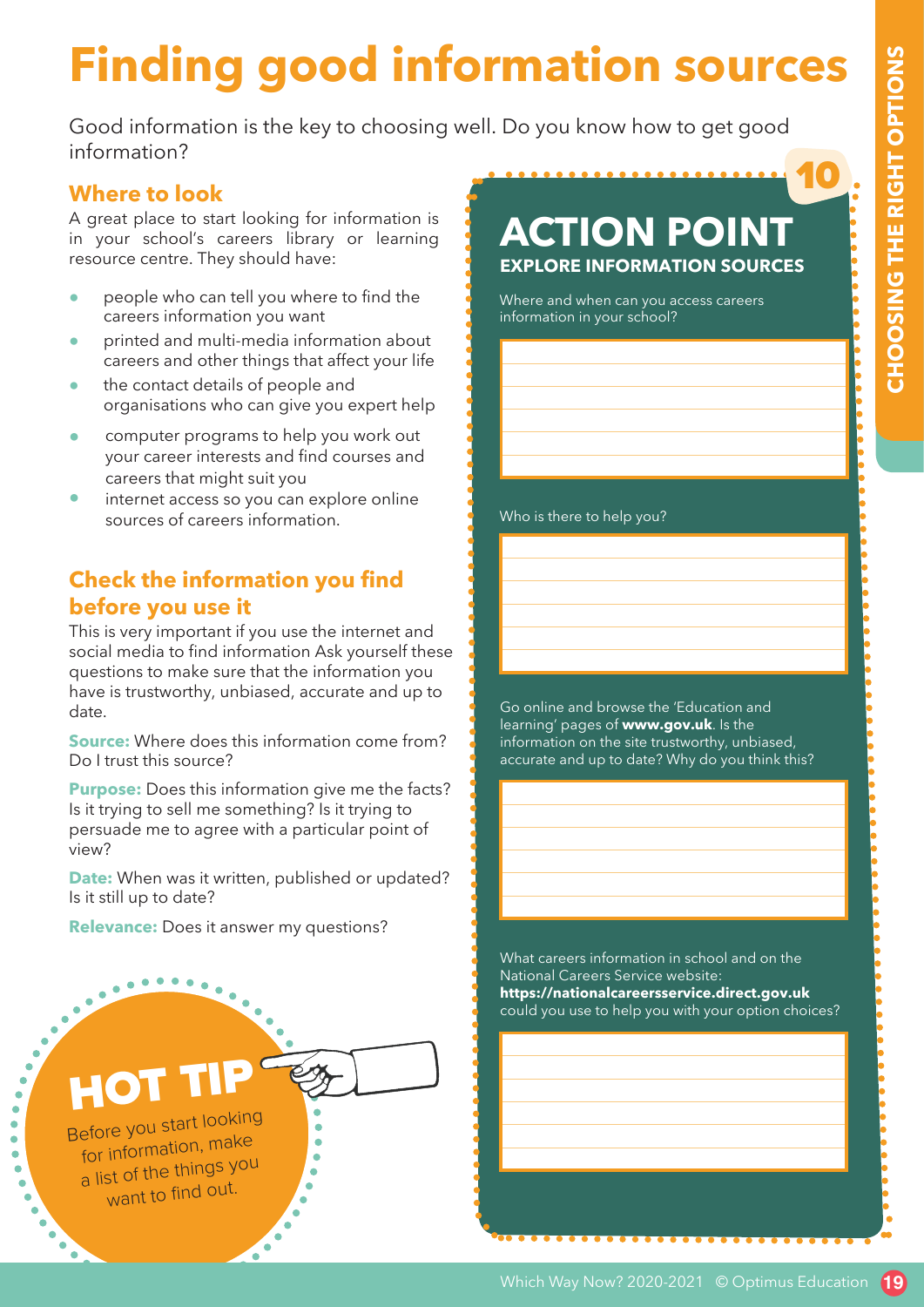# **Taking control of your decisions**

Are you ready to make your own decisions? Or are you tempted to follow the crowd? If you let other people choose for you, you could end up studying subjects that suit them better than they suit you. Use these tips to make sure that this does not happen to you.

## **Choosing an option**

- Research all your options before making a decision.
- Avoid the trap of thinking that some subjects are only for boys and some only for girls – this is not true.
- If you have a firm career idea, choose the subjects you need to meet the entry requirements for future opportunities that interest you, including higher education.
- If you don't have a firm career idea, choose a broad spread of subjects that will give you plenty of choice post 16.
- Make the most of your careers lessons and ask for help from your family, friends, form tutor, subject teachers, options coordinator, a careers adviser and others – you need good information and advice to help you choose well.

## **It's good to choose a course because:**

- It fits your interests and abilities
- You are good at it and think you will enjoy it
- It goes well with your other choices
- It links to a career idea
- You think you might want to continue studying it post 16
- It will help you meet the entry requirements for the post-16 options that interest you
- It will help to give you plenty of choice post 16.

## **It's not good to choose a course because:**

- Your friends have chosen it
- You think it will be easy
- You think it is a good course for a boy/girl to do
- Someone else thinks that it is a good idea for you to do it
- You like the teacher you have now
- You didn't have time to research your options properly or to get any information and advice.

**...follow your dreams**

**ASH SAYS....**

*I'm in year 12 and working towards my A Levels. I've always been interested in a career in the Armed Forces and joined the Combined Cadet Force (CCF) at school in year 10. It's given me some great opportunities and helped to develop my self-esteem, leadership and team working skills. I've made new friends and gone on many camps and courses. I wasn't sure which service I wanted to join until I did some training with the Royal Air Force (RAF). I really enjoyed it and it gave me a chance to find out what the RAF would be like. I'm now looking at a career in the RAF. My advice is be brave. Don't be influenced by other people's ideas about what job might suit you. Find out for yourself.*

# HOT TIP

 $\bullet$ 

 $\bullet$ 

 $\bullet$ 

 $\bullet$ 

Ō

..

Your choices don't have to be job-related. It's fine to choose some subjects simply because you enjoy or are good at them. But you should make sure that you choose a broad range of subjects that will give you plenty of choice post 16.

 $\bullet \bullet \bullet \bullet$ 

٠  $\bullet$ ä

 $\bullet$ 

ò

ò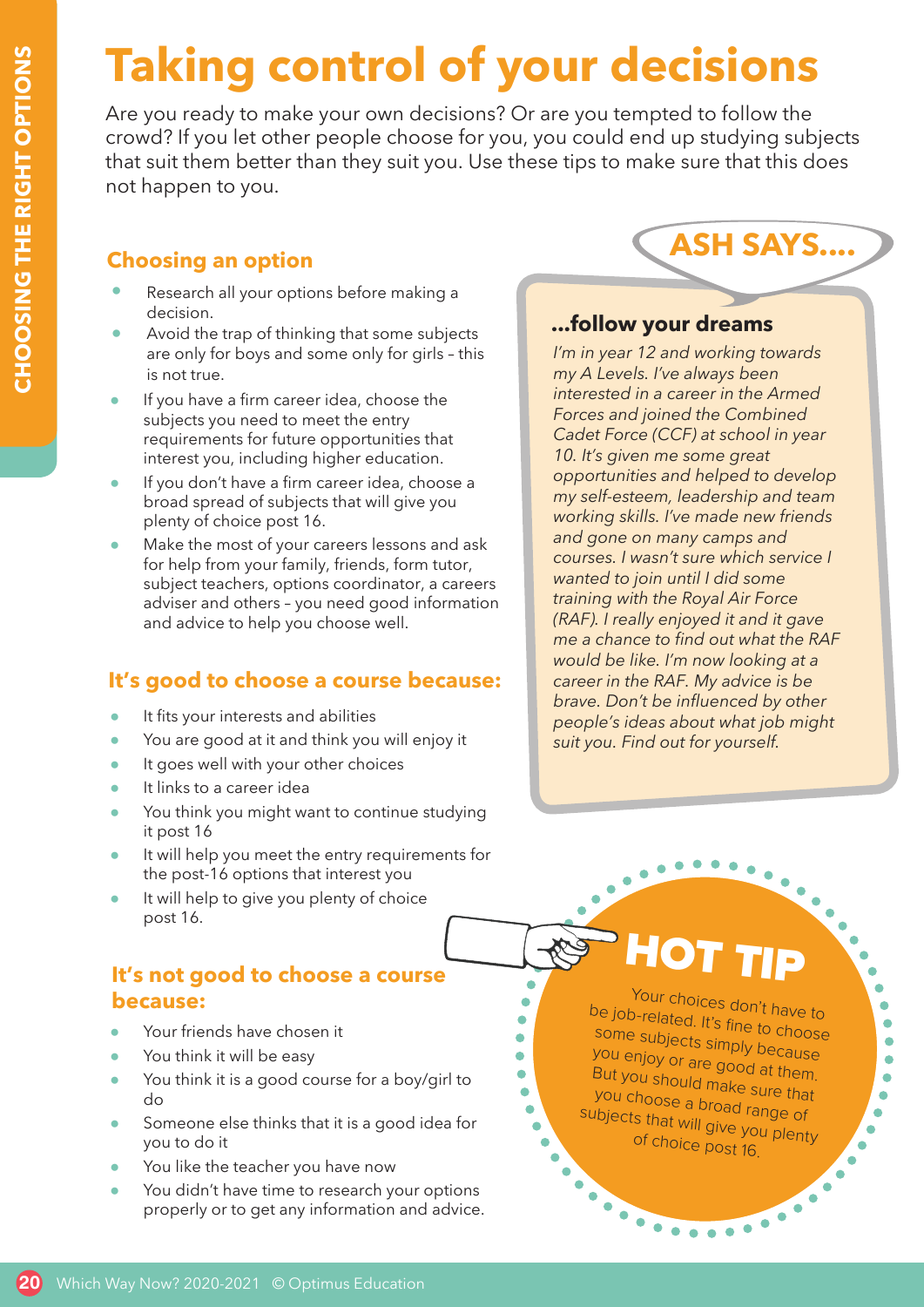12

13

# **Deciding what to do**

Are you ready to start firming up your choices? Use our action points to help you organise your ideas.

| <b>ACTION POINT</b><br><b>MIGHT SUIT YOU</b> | <b>DOUBLE CHECK THAT YOU HAVE NOT OVERLOOKED ANY CHOICES THAT</b> |                                   |                          |
|----------------------------------------------|-------------------------------------------------------------------|-----------------------------------|--------------------------|
| I have looked at all my<br>options:          | <b>Options that interest me:</b>                                  | The qualifications<br>I will get: | What I could do post 16: |
| <b>GCSEs</b>                                 |                                                                   |                                   |                          |
| Technical and<br>vocational qualifications   |                                                                   |                                   |                          |
| Personalised<br>programme                    |                                                                   |                                   |                          |
| <b>Others</b>                                |                                                                   |                                   |                          |

# **ACTION POINT FROM DREAM TO REALITY**

With important decisions, it is often a good idea to start by describing your ideal outcome – what your perfect

**My ideal option choices are:**

**The courses I can actually do are:**

**I would choose these because:**

**I can bring my dream and reality closer together by:**

 $$ 

# **ACTION POINT**

**WHAT I WANT TO DO AT KEY STAGE 4**

*First choices:*

*Reserves in case I don't get my first choice:*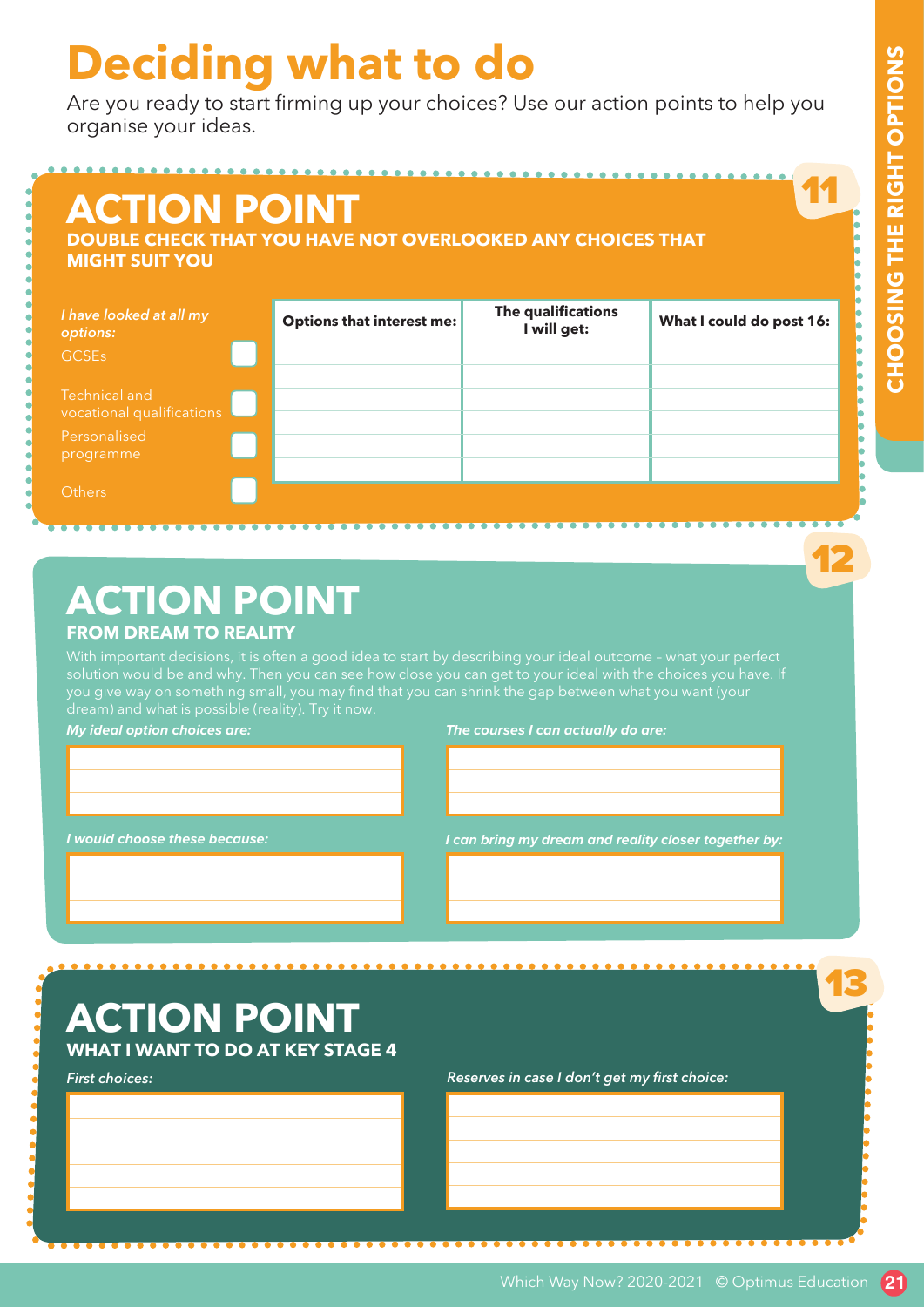# **Thinking ahead**

Spending some time thinking about the future can help you with your option choices.

## **The job market**

It is important to think about the job market when you are exploring your options and planning for the future. You can use labour market information to help you do this. Labour market information describes what is happening in the world of work and how the job market might change in a few years.

## **How the job market is changing**

Labour market information shows that:

- there are very few 'jobs for life'
- new types of jobs are appearing all the time
- most industries need some new workers to replace those who leave or retire
- the number of jobs for skilled, well qualified workers continues to grow
- the number of jobs for unskilled, poorly qualified workers continues to fall
- the number of jobs requiring science, technology, engineering, mathematics and modern foreign language skills continues to grow
- the workplace is changing fast so workers must be flexible and prepared to learn.

**TERRY SAYS....**

## **...have a back-up plan**

*I chose subjects at key stage 4 that I thought would be useful in many careers. I'm in year 11 now. I'm really into sport. I love rugby, play for a local team and have done well so far. I hope to play professionally one day. I know that professional sport is hard to get into so I have a back-up plan. I've applied to college to do a BTEC level 3 qualification in Public Services because I'm a physical person and like to be active. The course has lots of practical activities and includes a work placement. Best of all it means that I don't have to decide yet if I want to go to university or get a job when I finish it – it leads to both.*

## **How to find labour market information**

Talk to your careers leader, options coordinator or a careers adviser. They can tell you where to find local labour market information. They can also tell you what other young people in your area do when they leave school or college.

Look at local and national newspapers and jobsites to see what sorts of jobs they advertise and what types of business are doing well or closing down.

Explore the job profiles on the National Careers Service website at

**https://nationalcareersservice.direct.gov.uk.**  These cover over 750 jobs. You can find out what skills and qualifications a job requires, what the work and pay are like and if the job has a future.

## **How to use labour market information**

Use the labour market information you find to make sure that your career ideas and plans are realistic. Check:

- if the job or career that interests you is likely to exist in the future – and change your plans if necessary
- what employers are looking for so you can work towards gaining the knowledge, attitudes, skills and qualifications that will put you ahead of the competition
- where the jobs are so you know where to look for work.

 $\bullet$ 

# HOT TIP

Employers want qualified people who are willing and able to learn. Make your education and training count and do your best whatever options you choose.

 $\bullet$  $\bullet$  $\bullet$ 

۰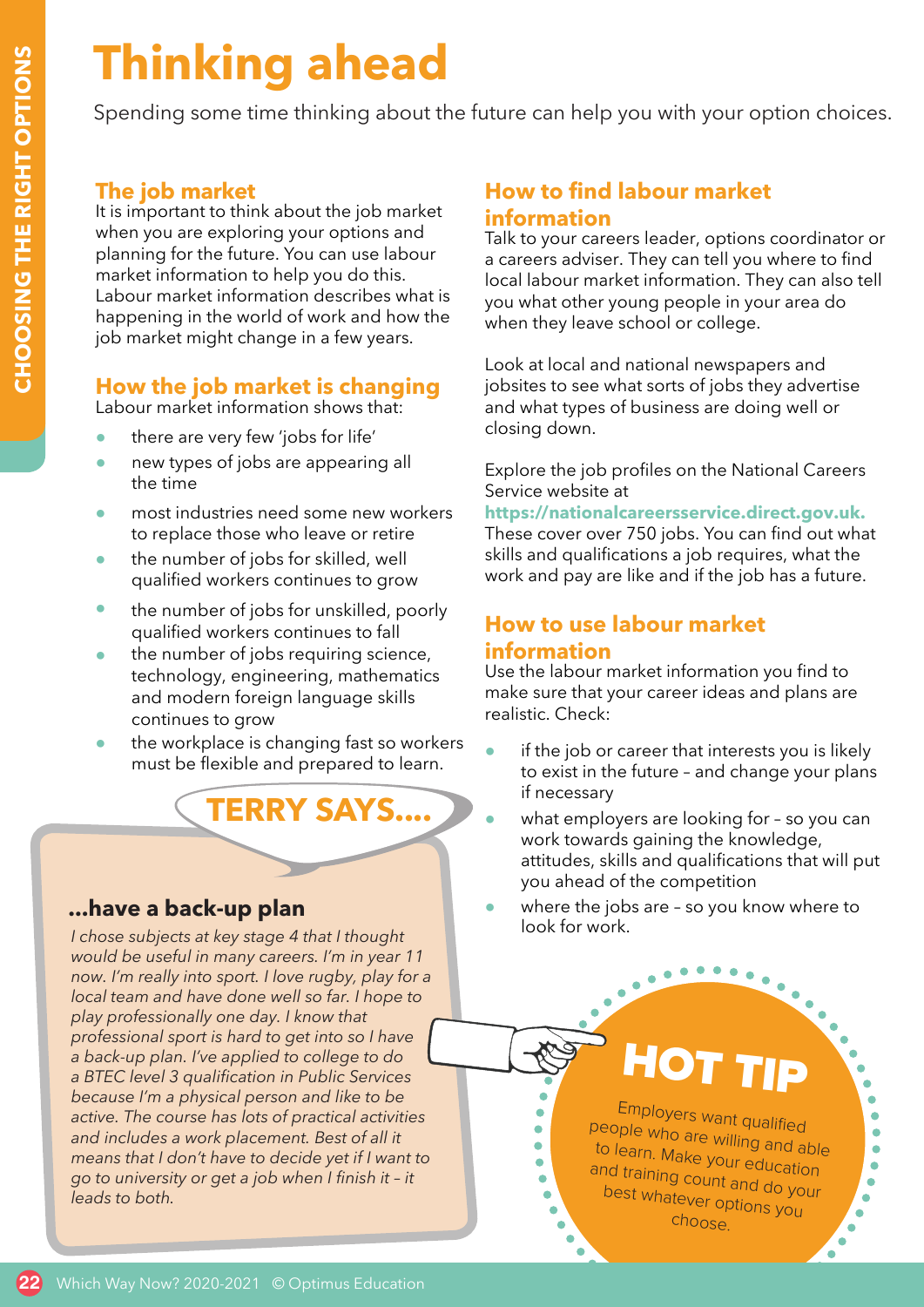# **23CHOOSING THE RIGHT OPTIONS GTHE RIGHT OPTION**

## **Skills and experiences**

How will the options that interest you add to your skills and experiences and help you succeed in the future? Do they include enterprise activities or work experience? Would it be a good idea to top them up with volunteering? Or with a part-time, temporary or holiday job if you are lucky enough to find one?

### **Enterprise activities**

understand what running a successful business involves and what skills, qualifications and attitudes employers and employees need. They can also teach you how to decide if a risk is worth taking. Most subjects include enterprise activities and many schools and colleges offer extra ones like Young Enterprise. They help you

#### **Work experience**

Some options include work experience. Spending time in a real workplace shows you the difference between work and school. You learn from experts and see for yourself exactly what a job involves and what employers look for in job applicants. Work experience can also strengthen your employability skills, improve your self-confidence and let you test your career ideas.

8  $\bullet$ 

## **Volunteering**

You don't get paid but this is a great way to find out about different work environments, to learn new skills and to develop your self-confidence. It also improves your chances of success in the future by adding to the list of things that you can offer learning providers and employers. For more information look at the 'Charities, volunteering and honours' pages in the 'Citizenship and living in the UK' section of **www.gov.uk**

**Part-time, temporary and holiday jobs** These are a good way to earn some money and gain experience of work. If you get a job with a business, you must have an employment permit before you start work. Speak to your form tutor about this. The law limits the hours you can work and the kind of work that you can do. You may not work during school hours on any school day and you can only do 'light work' if you are under 16 - this is work that keeps you safe from danger and does not interfere with your school work. Local authorities sometimes add their own rules.

#### **These are the main rules about the hours you can work.**

| <b>Age</b> | <b>Term time</b>                                                                      | <b>School holidays</b>                                                                |
|------------|---------------------------------------------------------------------------------------|---------------------------------------------------------------------------------------|
|            |                                                                                       |                                                                                       |
| $13 - 14$  | 2 hours on weekdays and<br>Sundays 5 hours on Saturdays<br>Maximum of 12 hours a week | 5 hours on weekdays and<br>Saturdays 2 hours on Sundays<br>Maximum of 25 hours a week |
|            |                                                                                       |                                                                                       |
| $15 - 16$  | 2 hours on weekdays and<br>Sundays 8 hours on Saturdays<br>Maximum of 12 hours a week | 8 hours on weekdays and<br>Saturdays 2 hours on Sundays<br>Maximum of 35 hours a week |
|            |                                                                                       |                                                                                       |

You may not work before 7am or after 7pm.

You are entitled to a one-hour break after working for four hours.

You are entitled to a break of two consecutive weeks each year that must be taken during school holidays. There is no national minimum wage for young people under 16.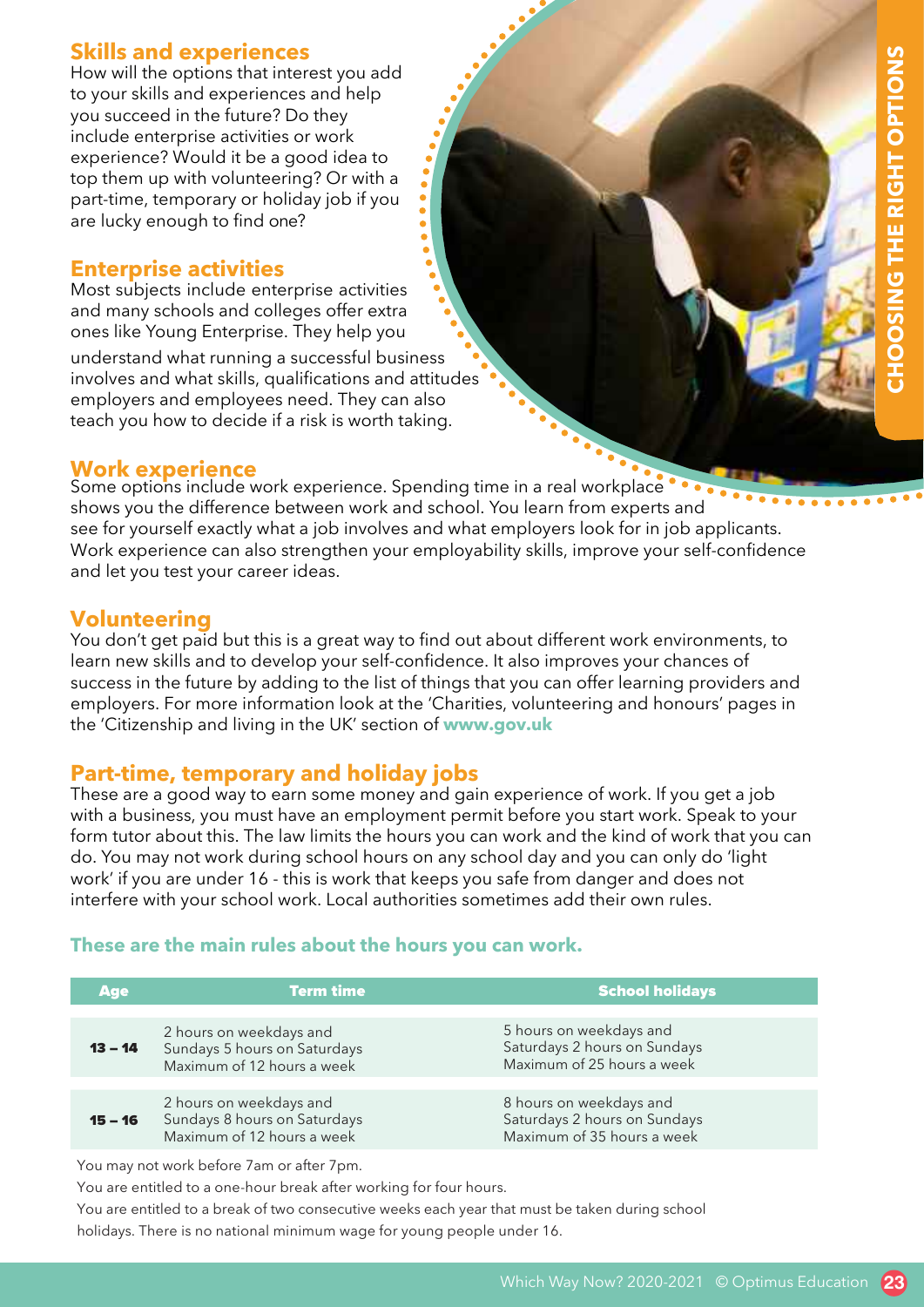# **24CHOOSING THE RIGHT OPTIONS** CHOOSING THE RIGHT OPTIONS

# **Thinking ahead** *continued...*

HOT TIP

If you are struggling to identify the skills and experiences that you will get from different options, ask your subject teachers, careers leader, form tutor or options coordinator for help.

 $\bullet \bullet \bullet \bullet \bullet \bullet \bullet$ 

٠ ŏ ä

# **What will you do post 16?**

The future is closer than you think! In a couple of years' time, you will be finishing your key stage 4 courses and deciding what to do post 16. And having some idea about what you might do can help you to choose your key stage 4 options.

For example, will you need to study certain subjects at key stage 4 so that you can follow your interests post 16? Will some subjects be more helpful to you than others in keeping your choices open?

# **Which of these post-16 options interests you most?**

## **Full-time education**

You could continue in full-time education and do one or more of the following.

- A Levels to study these subject-based qualifications you'll need four or five GCSEs at grades 4 or 5 and above
- **Technical and vocational qualifications** these give you the inside story on the world of work and are also great preparation for higher education
- **a Traineeship or supported internship** a flexible option that could help you get a job or Apprenticeship or move into supported employment or independent living.

## **An Apprenticeship**

With an Apprenticeship, you work for an employer and earn while you learn. You gain job-related qualifications, skills and experience that employers and universities value. This suits people who know what they want to do for a living.

## **Part-time education or training**

You could do part-time education or training if you are employed, self-employed or volunteering for 20 hours or more a week and for eight weeks or more in a row.

#### **ACTION POINT OPTIONS, SKILLS AND EXPERIENCES** 14

The skills and experiences I will get from the key stage 4 options that interest me

| Option | Skills and experiences |
|--------|------------------------|
|        |                        |
|        |                        |
|        |                        |
|        |                        |
|        |                        |
|        |                        |
|        |                        |
|        |                        |
|        |                        |





Make a <sup>p</sup>ortfolio and collect evidence of your experiences and achievements to help you with applications an<sup>d</sup> interviews later on.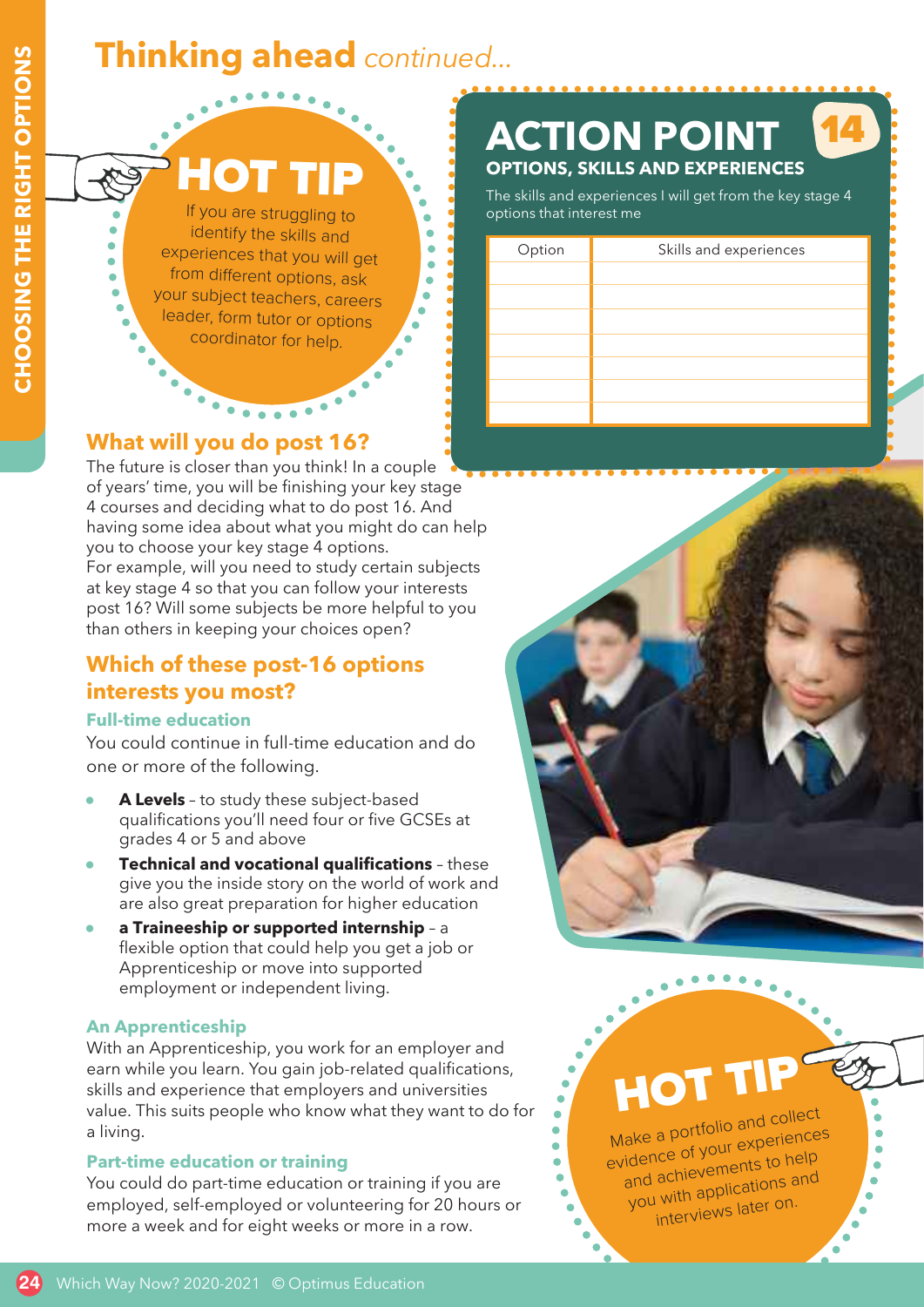# **ACTION POINT**

..............

15

**HOW COULD YOUR KEY STAGE 4 OPTIONS HELP YOU IN THE FUTURE?**

**Options that will help me follow my interests post 16:**

**Options that will help to give me plenty of choice post 16:**

**Options that will help me go on to higher education in the future:**

**Options that will help me get a job in the future:**

# **LEE SAYS....**

٠  $\bullet$ Ä ä ä

#### **...use the support you have**

*I* have dyslexia *and got one to one tuition and other support at school. It was brilliant. It helped me learn how to focus and use visuals and sounds to understand, remember and communicate stuff. I've always loved outdoor activities, played a lot of sport and coached younger players. I wanted to do this full time in the future so choosing my key stage 4 options was pretty easy. I got good grades in all my courses and I'm at college now doing a BTEC level 3 qualification in Sport. I haven't decided yet if I'll look for a job or go on to higher education when I've finished.*

# HOT TIP

<sup>If</sup> you think you will find it<br><sup>'icult</sup> to contin difficult to continue in learning post 16 without some financial help, speak to your form tutor or look at the 'Education and learning' pages on **www.gov.uk**

 $\bullet$ 

......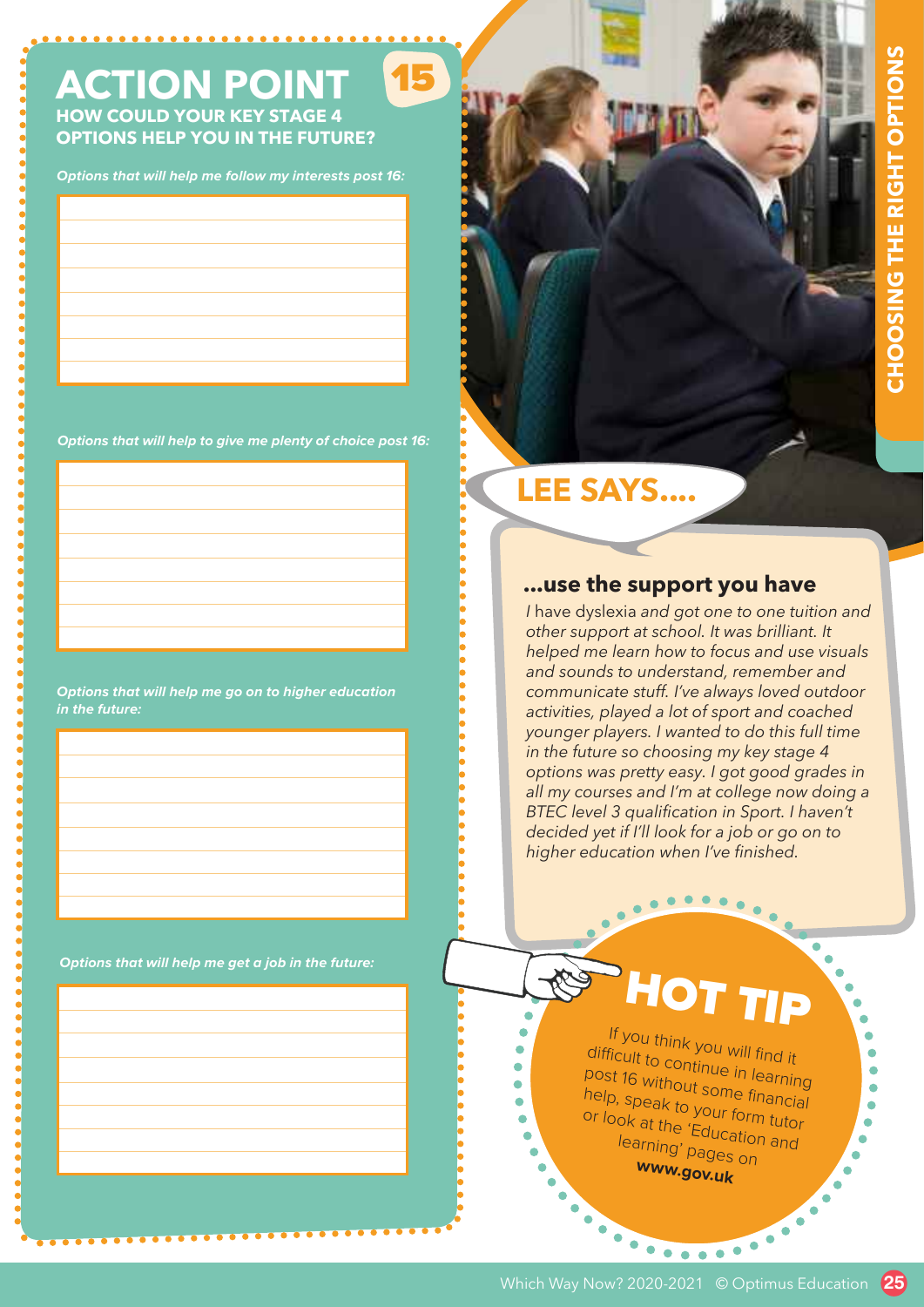# **Frequently asked questions**

#### *How do I know if I have chosen the right options?*

Have you researched and thought carefully about your choices? Have you chosen options that interest you and match your abilities? Have you chosen options that you think you will enjoy, that link to a career idea or that give you plenty of choice in the future? If so, you can be confident that you have chosen well.

#### *I like sports and creative subjects best – can I do just these?*

No. You must study compulsory subjects such as English and mathematics and most schools and colleges will give you option blocks or pathways to choose from.

#### *The career I want to do is strongly linked to mathematics and science. Can I take more than one science?*

Yes. In most schools you can take one, two or three different science GCSEs. Talk to your science teachers, form tutor, options coordinator or a careers adviser to find out which option would be best for the career you have in mind.

#### *Can I study something relevant to work that will help me to explore my career ideas?*

Most options include some work-related courses. Speak to your options coordinator or a careers adviser to find out which might suit you. Remember though that you will still have to study compulsory subjects such as English, mathematics and science.

#### *I have a career in mind, but my friends say I won't be able to do it because of my gender. How can I find out who is right?*

It is never a good idea to choose a career simply because of your gender. Speak to your subject teachers or make an appointment with your options coordinator or a careers adviser to discuss your concerns. They will help you think through your ideas and how well they match your interests and abilities. They may also be able to put you in touch with someone of your gender who is already doing the career that interests you.

#### *I don't know what I want to do in the future – how do I keep my options open?*

The best way is to choose a variety of subjects that match your skills and interests. All the subjects your school offers will give you a good general preparation for future learning and work.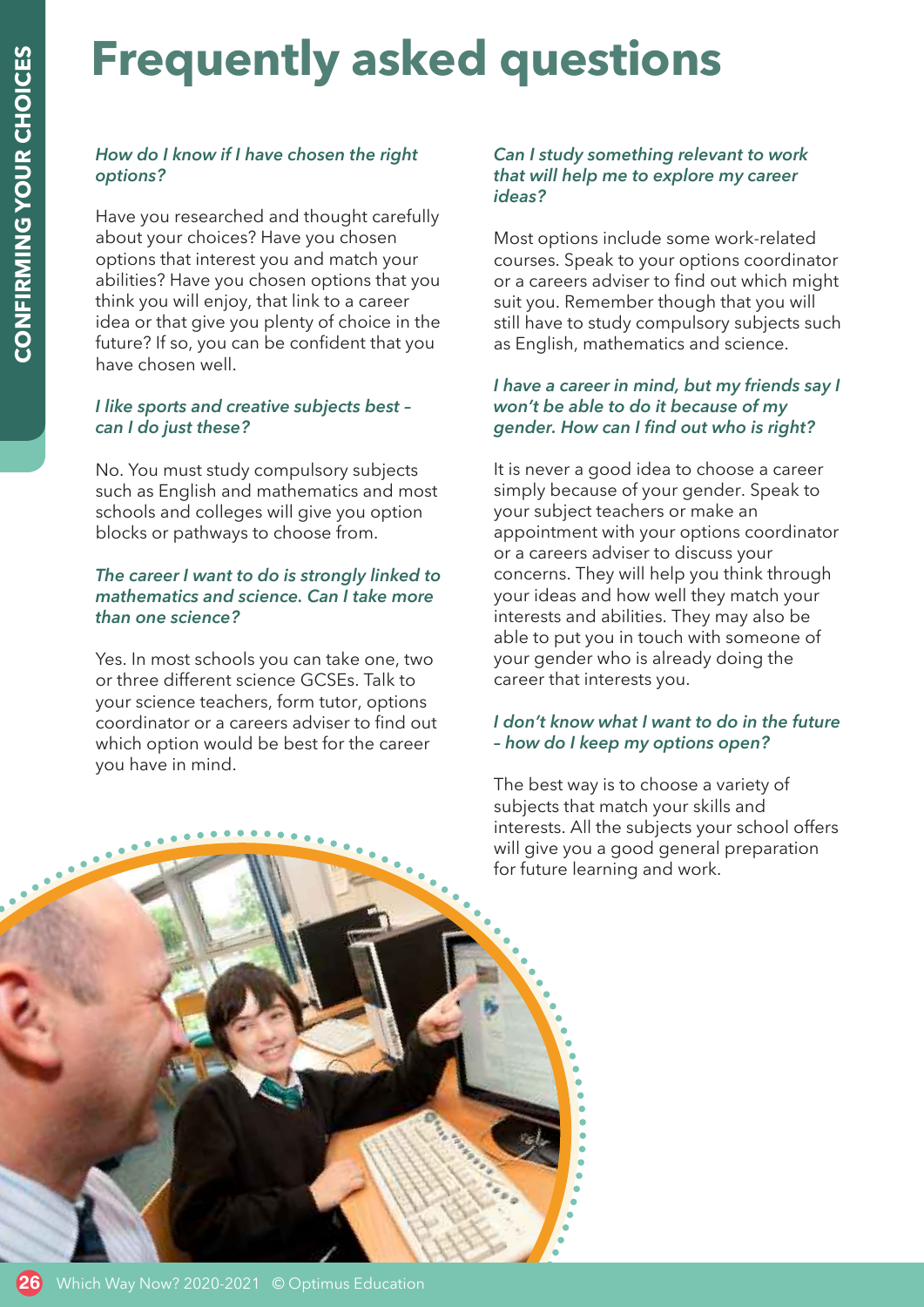# **YOUR ACTION PLAN**

# **Where I am now**

# **Who can help me and how**

# **What I need to do and when**

| USE THIS PLAN TO HELP YOU FINALISE YOUR KEY STAGE 4 OPTION CHOICES.<br><b>Where I am now</b>                                                                                                 |                                              |                 |  |
|----------------------------------------------------------------------------------------------------------------------------------------------------------------------------------------------|----------------------------------------------|-----------------|--|
| (e.g. thinking about my options; speaking to family and teachers: almost ready to choose)                                                                                                    |                                              |                 |  |
|                                                                                                                                                                                              |                                              |                 |  |
|                                                                                                                                                                                              |                                              |                 |  |
| Who can help me and how                                                                                                                                                                      |                                              |                 |  |
| (e.g. parents or carers; teachers; options coordinator; a careers adviser)                                                                                                                   |                                              |                 |  |
|                                                                                                                                                                                              |                                              |                 |  |
|                                                                                                                                                                                              |                                              |                 |  |
|                                                                                                                                                                                              |                                              |                 |  |
|                                                                                                                                                                                              |                                              |                 |  |
|                                                                                                                                                                                              |                                              |                 |  |
|                                                                                                                                                                                              |                                              |                 |  |
| Actions                                                                                                                                                                                      | By what date                                 | Completed (Y/N) |  |
|                                                                                                                                                                                              |                                              |                 |  |
|                                                                                                                                                                                              |                                              |                 |  |
| What I need to do and when<br>(e.g. read my options information; talk to my parents or carers, teachers and a careers adviser; go to options<br>events; complete and return my options form) |                                              |                 |  |
| <b>Checklist</b>                                                                                                                                                                             |                                              |                 |  |
| I have now:                                                                                                                                                                                  |                                              |                 |  |
| <b>Read the options information</b>                                                                                                                                                          | <b>Asked people for advice</b>               |                 |  |
| Been to the options events                                                                                                                                                                   | <b>Made my choices</b>                       |                 |  |
| <b>Studied the options/application form</b>                                                                                                                                                  | <b>Returned the options/application form</b> |                 |  |
|                                                                                                                                                                                              |                                              |                 |  |
| Done my research                                                                                                                                                                             | <b>Congratulations!</b>                      |                 |  |

# **Checklist**

#### **I have now:**

- 
- -
- **Studied the options/application form <b>Returned the options/application form**



# **Congratulations!**